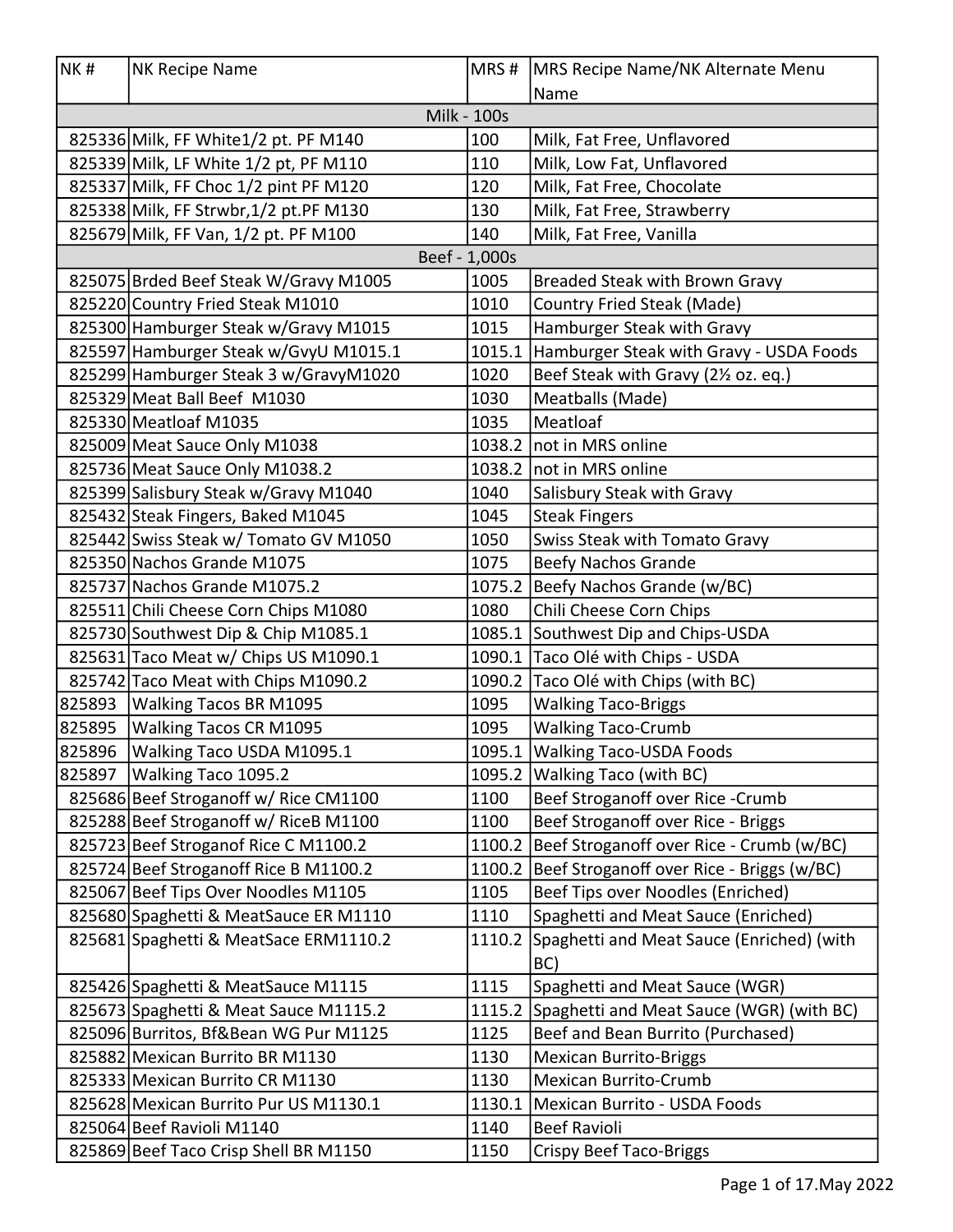| 825065 Beef Taco Crisp Shell CR M1150 | 1150             | Crispy Beef Taco-Crumb                            |
|---------------------------------------|------------------|---------------------------------------------------|
| 825793 Beef Taco Crispy Shell M1150.1 |                  | 1150.1 Crispy Beef Taco - USDA                    |
| 825609 Beef Taco Crispy Shell M1150.2 |                  | 1150.2 Crispy Beef Taco-USDA (with BC)            |
| 825870 Beef Taco Soft Shell BR M1155  | 1155             | Soft Beef Taco (Enriched)-Briggs                  |
| 825661 Beef Taco Soft Shell CR M1155  | 1155             | Soft Beef Taco (Enriched)-Crumb                   |
| 825662 Beef Taco w/Soft Shell M1155.1 |                  | 1155.1 Soft Beef Taco (Enriched)-USDA             |
| 825720 Beef Taco w/Soft Shell M1155.2 |                  | 1155.2 Soft Beef Taco-USDA (Enriched) (with BC)   |
| 825062 Beef - A - Roni M1165          | 1165             | Beef-A-Roni                                       |
| 825722 Beef - A- Roni M1165.2         |                  | 1165.2   Beef-A-Roni (with BC)                    |
| 825134 Cheeseburger Pie M1175         | 1175             | Cheeseburger Pie with Biscuits (WGR)              |
| 825727 Cheeseburger Pie M1175.2       |                  | 1175.2 Cheeseburger Pie with Biscuits (WGR) (with |
|                                       |                  | BC)                                               |
| 825138 Cheesy Burger Bake M1180       | 1180             | Cheesy Burger Bake with Tots                      |
| 825728 Cheesy Burger Bake M1180.2     |                  | 1180.2 Cheesy Burger Bake with Tots(with BC)      |
| 825547 Hamburger Pie / Tots BR M1185  | 1185             | Hamburger Pie - Briggs                            |
| 825689 Hamburger Pie / Tots CR M1185  | 1185             | Hamburger Pie - Crumbly                           |
| 825733 Hamburger Pie/ Tots BR M1185.2 |                  | 1185.2 Hamburger Pie (with BC) - Briggs           |
| 825788 Hamburger Pie/ Tots CR M1185.2 |                  | 1185.2 Hamburger Pie (with BC) - Crumbly          |
| 825308 Italian Rotini Casserole M1190 | 1190             | Italian Rotini Casserole (Enriched)               |
| 825310 John Wayne Casserole M1195     | 1195             | John Wayne Casserole                              |
| 825734 John Wayne Casserole M1195.2   |                  | 1195.2 John Wayne Casserole (with BC)             |
| 825315 Lasagna M1200                  | 1200             | Lasagna (WGR)                                     |
| 825735 Lasagna M1200.2                |                  | 1200.2 Lasagna (with BC) (WGR)                    |
| 825002 Shepherd's Pie, Briggs M1205   | 1205             | Shepherd's Pie-Crumbly                            |
| 825693 Shepherd's Pie, Crumb M1205    | 1205             | Shepherd's Pie (with BC)-Crumb                    |
| 825740 Shepherd's Pie, BR M1205.2     |                  | 1205.2 Shepherd's Pie-Briggs                      |
| 825789 Shepherd's Pie, CR M1205.2     |                  | 1205.2 Shepherd's Pie (with BC)-Briggs            |
| 825885 Taco Pie Briggs M1210          | 1210             | Taco Pie (Enriched)-Briggs                        |
| 825633 Taco Pie Crumbley M1210        | 1210             | Taco Pie (Enriched)-Crumbley                      |
| 825634 Taco Pie USDA Foods MS1210.1   |                  | 1210.1 Taco Pie - USDA Foods (Enriched)           |
| 825888 Tamale Pie Briggs M1215        | 1215             | <b>Tamale Pie-Briggs</b>                          |
| 825331 Tamale Pie Crumbley M1215      | 1215             | Tamale Pie-Crumb                                  |
| 825637 Tamale Pie US M1215.1          |                  | 1215.1 Tamale Pie - USDA Foods                    |
| 825746 Tamale Pie US M1215.2          |                  | 1215.2 Tamale Pie-USDA Foods (with BC)            |
|                                       | Seafood - 1,500s |                                                   |
| 825416 Seafood Basket M1500           | 1500             | Seafood Basket                                    |
| 825238 Fish Nuggets, Baked M1520      | 1520             | Fish Nuggets (Baked)                              |
| 825239 Fish Nuggets, Fried M1525      | 1525             | Fish Nuggets (Fried)                              |
| 825205 Codfish Square, Baked M1530    | 1530             | Fish Patty (Baked)                                |
| 825206 Codfish Square, Fried M1535    | 1535             | Fish Patty (Fried)                                |
| 825705 Fish Sticks, Baked M1540.1     | 1540.1           | <b>Fish Sticks</b>                                |
| 825879 Fish Taco Soft Shell BR M1560  | 1560             | Fish Taco in a Soft Tortilla (WGR)-Briggs         |
| 825701 Fish Taco Soft Shell CR M1560  | 1560             | Fish Taco in a Soft Tortilla (WGR)-Crumb          |
| 825707 Fish Taco Crispy Shell M1565.1 | 1565.1           | Fish Taco with Crispy Shell-USDA                  |
| 825237 Fish Baked Scandia M1600       | 1600             | <b>Baked Fish Scandia</b>                         |
| 825099 Creole Catfish M1610           | 1610             | <b>Creole Catfish</b>                             |
| 825110 Catfish Fried Unbreaded M1620  | 1620             | Fried Catfish (Made)                              |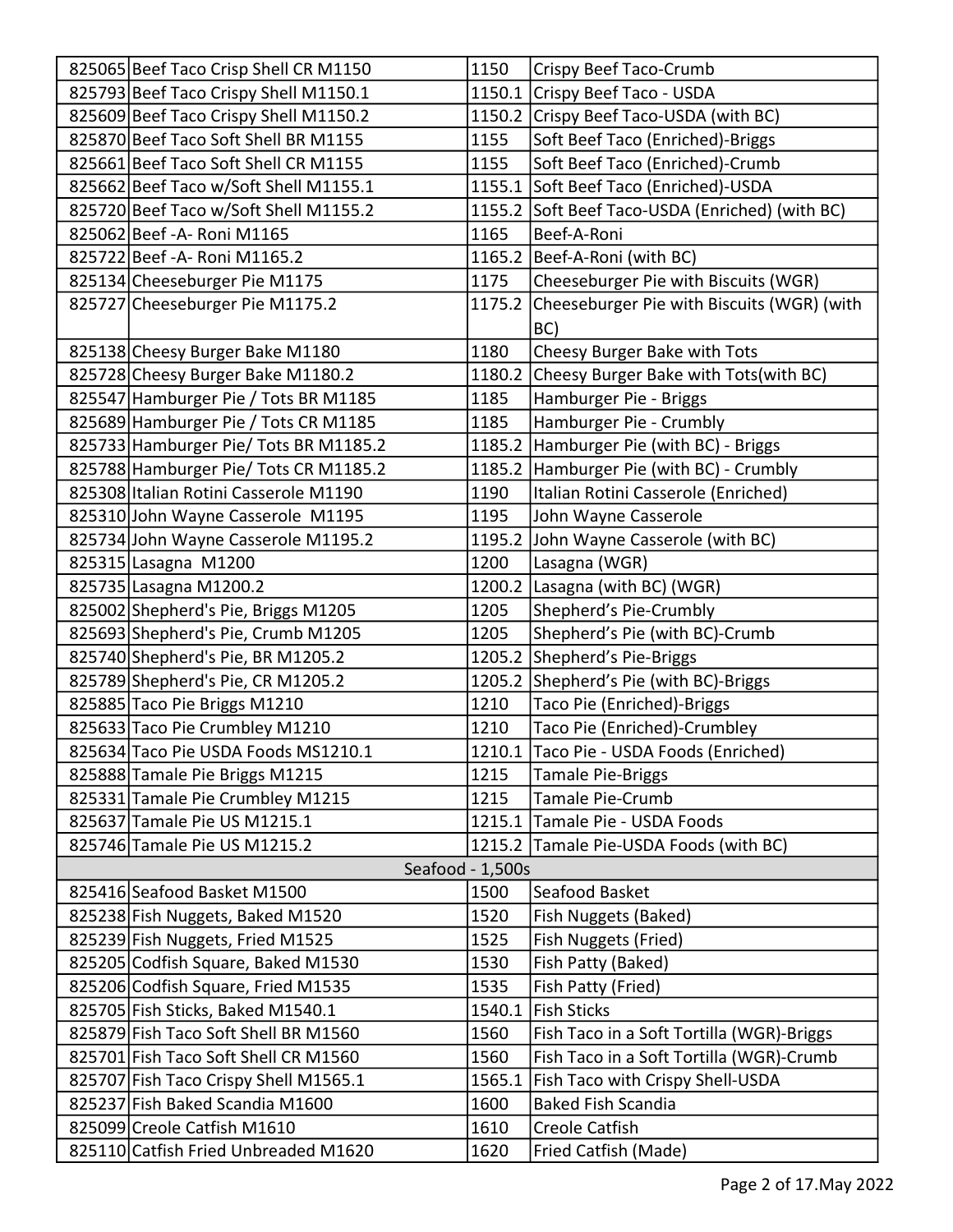| 825658 Catfish, Breaded, USDA M1625.1    |                  | 1625.1 Fried Catfish-USDA Foods          |
|------------------------------------------|------------------|------------------------------------------|
|                                          | Pizza - 2,000s   |                                          |
| 825376 Pizza, WGR Cheese, M2000          | 2000             | <b>Cheese Pizza</b>                      |
| 825334 Mexican Pizza M2010               | 2010             | <b>Mexican Pizza</b>                     |
| 825375 Pizza, WGR Pepperoni, 16' M2020   | 2020             | Pepperoni Pizza (16-inch)                |
| 825377 Pizza, WGR SausageCheese M2030    | 2030             | Sausage Pizza                            |
| 825374 Pizza, Stuffed Crust M2040        | 2040             | <b>Stuffed Crust Pizza</b>               |
| 825677 Pizza, Fr. Bread, Cheese M2060    | 2060             | Cheesy Garlic Bread Pizza with Marinara  |
| 825782 Pizza, 6", Cheese/Pepper M2070    | 2070             | Individual Pepperoni Pizza               |
| 825378 Pizza, WG Pepperoni, Wedg M2080   | 2080             | Pepperoni Pizza (Wedge)                  |
| 825555 Pizza, WGR Cheese, Ind, 5" M2090  | 2090             | <b>Personal Pan Pizza</b>                |
| 825781 Calzone, Moz & Pepperoni M2180    | 2180             | Pepperoni Calzone (WGR)                  |
|                                          | Pork - 2,500s    |                                          |
| 825044 Baked Ham M2500                   | 2500             | <b>Baked Ham</b>                         |
| 825323 Macaroni& Cheese, Ham Slice M2510 | 2510             | Macaroni & Cheese with a Ham Slice       |
|                                          |                  | (Enriched)                               |
| 825011 Pork Chop, Baked M2520            | 2520             | <b>Baked Pork Chop</b>                   |
| 825908 Pork Chop, BRD, Boneless          | 2530             | <b>Breaded Pork Chop</b>                 |
| 825380 Sausage Jambalaya M2540           | 2540             | Sausage Jambalaya                        |
| 825389 Red BeansCND/Rice/ SausageM2550   | 2550             | Red Beans and Rice with Sausage (Canned) |
| 825825 Red Beans & Rice/Sausage M2555    | 2555             | Red Beans and Rice with Sausage (Dried)  |
| 825436 Stromboli Supreme M2570           | 2570             | Stromboli Supreme (Enriched)             |
| 825671 Stromboli Supreme US M2570.1      | 2570.1           | Stromboli Supreme-USDA Foods (Enriched)  |
|                                          | Poultry - 3,000s |                                          |
| 825855 Chicken Baked BBQ M3000           | 3000             | <b>BBQ Chicken (Purchased)</b>           |
| 825192 Chicken Baked BBQ US M3000.1      | 3000.1           | <b>BBQ Chicken-USDA Foods</b>            |
| 825863 Chicken Hawaiian M3005            | 3005             | <b>BBQ Hawaiian Chicken (Purchased)</b>  |
| 825164 Chicken Hawaiian US M3005.1       | 3005.1           | <b>BBQ Hawaiian Chicken-USDA Foods</b>   |
| 825861 Chicken Crispy Baked M3010        | 3010             | Crispy Chicken (Purchased)               |
| 825154 Chicken Crispy BKD US M3010.1     |                  | 3010.1 Crispy Chicken-USDA Foods         |
| 825194 Chicken BKD Honey Lemon M3015     | 3015             | Honey Lemon Chicken (Purchased)          |
| 825859 Chicken BKD HoneyLemon M3015.1    |                  | 3015.1 Honey Lemon Chicken-USDA Foods    |
| 825152 Chicken Baked Italian M3020       | 3020             | Italian Baked Chicken (Purchased)        |
| 825856 Chicken BKD Italian US M3020.1    | 3020.1           | Italian Baked Chicken-USDA Foods         |
| 825860 Chicken BKD Lemon Pepper M3025    | 3025             | Lemon Pepper Chicken (Purchased)         |
| 825146 Chicken BKD Lemon Pep M3025.1     | 3025.1           | Lemon Pepper Chicken-USDA Foods          |
| 825193 Chicken Baked Ranch M3030         | 3030             | Ranch Baked Chicken (Purchased)          |
| 825857 Chicken Baked Ranch US M3030.1    | 3030.1           | Ranch Baked Chicken-USDA Foods           |
| 825153 Chicken Baked Seasoned M3035      | 3035             | Seasoned Baked Chicken (Purchased)       |
| 825858 Chicken BKD Season US M3035.1     | 3035.1           | Seasoned Baked Chicken-USDA Foods        |
| 825862 Chicken Fried M3040               | 3040             | Southern Fried Chicken (Purchased)       |
| 825163 Chicken Fried US M3040.1          | 3040.1           | Southern Fried Chicken-USDA Foods        |
| 825787 Chicken Drumstick, BR M3045       | 3045             | <b>Chicken Drumstick</b>                 |
| 825866 Chicken Drumstick, MER M3045      | 3045             | <b>Chicken Drumstick</b>                 |
| 825552 Chicken Mandarin M3055            | 3055             | Mandarin Chicken                         |
| 825084 Broccoli Chick Casserole M3065    | 3065             | Broccoli Chicken Casserole               |
| 825151 Chicken and Noodles M3075         | 3075             | Chicken and Noodle Casserole (Enriched)  |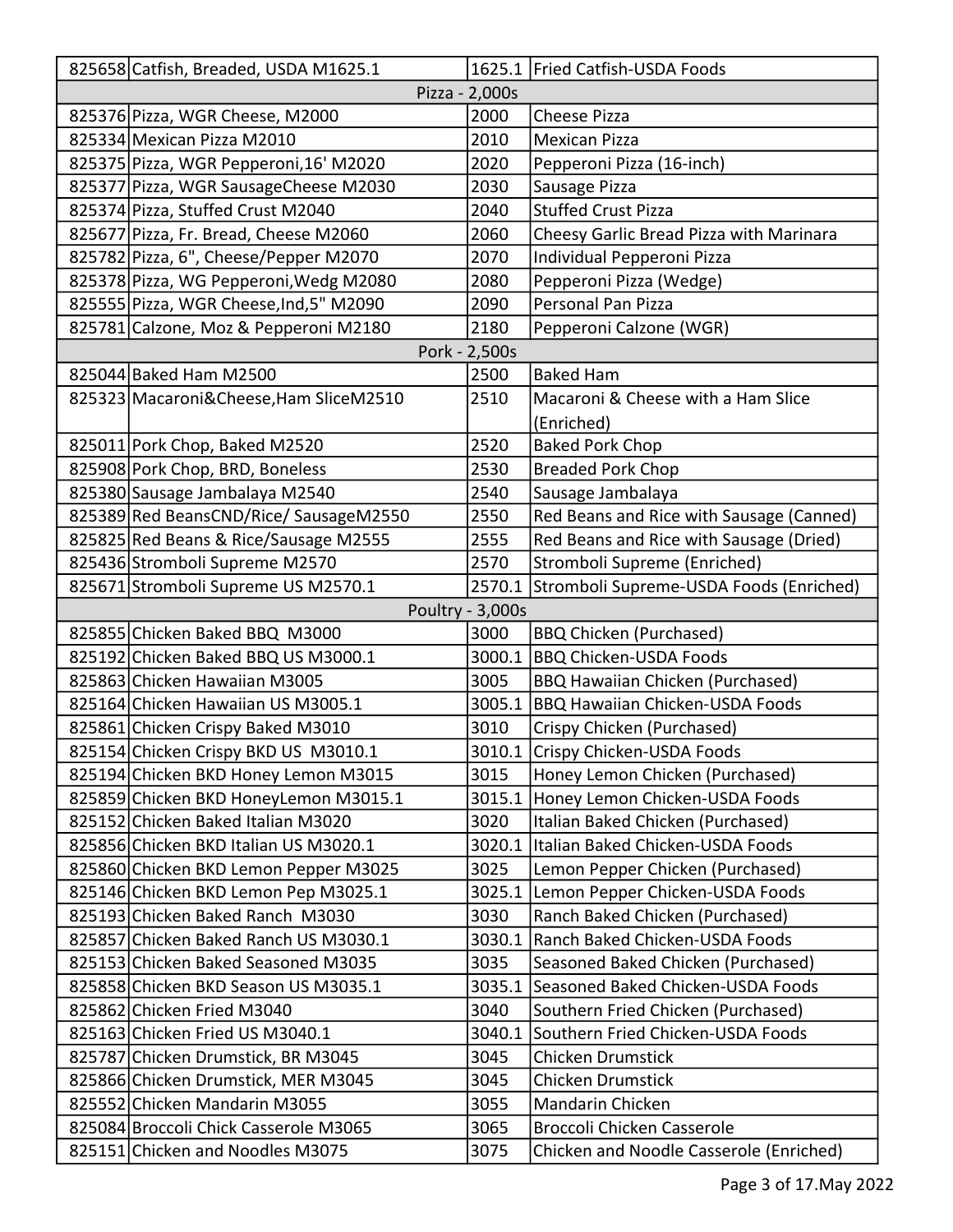| 825682 Chicken Spaghetti, ENR M3080    | 3080   | Chicken Spaghetti (Enriched)                      |
|----------------------------------------|--------|---------------------------------------------------|
| 825186 Chicken Spaghetti WGR M3085     | 3085   | Chicken Spaghetti (WGR)                           |
| 825683 Chicken Tetrazzini, ENR M3090   | 3090   | Chicken Tetrazzini (Enriched)                     |
| 825191 Chicken Tetrazzini, WG M3095    | 3095   | Chicken Tetrazzini (WGR)                          |
| 825692 Huntington Chicken CR M3100     | 3100   | Huntington Chicken (Enriched) - Crumb             |
| 825179 Chicken R Parmesan Pasta M3105  | 3105   | Ranch Parmesan Chicken Pasta Salad                |
|                                        |        | (Enriched)                                        |
| 825872 Cheesy Chick Fiest/Ric BRM3115  | 3115   | Cheesy Chicken Fiesta over Rice-Briggs            |
| 825140 Cheesy Chick Fiest/Ric CRM3115  | 3115   | Cheesy Chicken Fiesta over Rice-Crumb             |
| 825611 Cheesy Chicken Fiesta, UM3115.1 |        | 3115.1 Cheesy Chicken Fiesta over Rice-USDA Foods |
|                                        |        |                                                   |
| 825142 Cheesy Chicken Over Rice M3120  | 3120   | Cheesy Chicken over Rice                          |
| 825149 Chicken a La King/Rice M3125    | 3125   | Chicken a la King over Rice                       |
| 825536 Chicken and Dumplings, M3135    | 3135   | <b>Chicken and Dumplings</b>                      |
| 825195 Chicken/Sausage JambalayaM3140  | 3140   | Chicken and Sausage Jambalaya                     |
| 825877 Chicken Quesadillas BR M3145    | 3145   | Chicken Quesadilla-Briggs                         |
| 825003 Chicken Quesadillas CR M3145    | 3145   | Chicken Quesadilla-Crumbley                       |
| 825619 Chicken Quesadillas US M3145.1  | 3145.1 | Chicken Quesadilla - USDA Foods                   |
| 825898 Pep J Chick Quesadilla M3147.1  |        | 3147.1 Pepper Jack Chicken - USDA Foods           |
| 825187 Chicken Stir Fry w/Rice M3150   | 3150   | Chicken Stir-Fry over Rice                        |
| 825546 Chicken with Alfredo Sau M3155  | 3155   | Chicken with Alfredo Sauce (Enriched)             |
| 825213 Corn Dog Nuggets M3165          | 3165   | Corn Dog Nuggets                                  |
| 825169 Chicken Nuggets Baked M3170     | 3170   | Chicken Nuggets (Baked)                           |
| 825170 Chicken Nuggets Fried M3175     | 3175   | Chicken Nuggets (Fried)                           |
| 825717 Chicken and Waffle 1 M3180      | 3180   | Chicken Nuggets and Waffles                       |
| 825188 Chicken Tenders Breaded M3190   | 3190   | Chicken Tenders (Baked)                           |
| 825190 Chicken Tenders Fried M3195     | 3195   | <b>Chicken Tenders (Fried)</b>                    |
| 825771 Chicken Tenders Cooked M3200    | 3200   | Crispy Chicken Tenders (Baked)                    |
| 825755 Chicken and Waffles 2 M3205     | 3205   | <b>Chicken Tenders and Waffles</b>                |
| 825512 Chicken Patty, Fried M3205      | 3205   | Not in MRS online                                 |
| 825875 Chicken Fiesta Melt BR M3210    | 3210   | Chicken Fiesta Melt-Briggs                        |
| 825162 Chicken Fiesta Melt CR M3210    | 3210   | Chicken Fiesta Melt-Crumbley                      |
| 825617 Chicken Fiesta Melt U M3210.1   |        | 3210.1 Chicken Fiesta Melt - USDA Foods           |
| 825171 Chicken Parmesan M3215          | 3215   | Chicken Parmesan                                  |
| 825666 Chicken Parmesan M3215.1        |        | 3215.1 Chicken Parmesan-USDA Foods                |
| 825471 Turkey Sliced Brown GravyM3320  | 3220   | Sliced Turkey with Gravy                          |
| 825873 Chicken Fajitas Diced BR M3225  | 3225   | Chicken Fajitas (Diced)-Briggs                    |
| 825690 Chicken Fajitas Diced CR M3225  | 3225   | Chicken Fajitas (Diced)-Crumbley                  |
| 825616 Chicken Fajitas Dice U M3225.1  | 3225.1 | Chicken Fajitas (Diced)-USDA Foods                |
| 825874 Chicken Fajitas Strip BR M3230  | 3230   | Chicken Fajitas (Strips)-Briggs                   |
| 825538 Chicken Fajitas Strip CR M3230  | 3230   | Chicken Fajitas (Strips)-Crumbley                 |
| 825614 Chicken Fajitas USDA M3230.1    |        | 3230.1 Chicken Fajitas-USDA Foods                 |
| 825876 Chicken Nachos Strips BR M3240  | 3240   | <b>Chicken Nachos-Briggs</b>                      |
| 825165 Chicken Nachos Strips CR M3240  | 3240   | <b>Chicken Nachos-Crumbley</b>                    |
| 825618 Chicken Nachos StrpUS MS3240.1  | 3240.1 | Chicken Nachos - USDA Foods                       |
| 825147 Chicken & HamLoad Potato M3250  | 3250   | Chicken and Ham Loaded Baked Potato               |
| 825155 Chicken Fajita Potato M3255     | 3255   | Fajita Chicken Loaded Baked Potato                |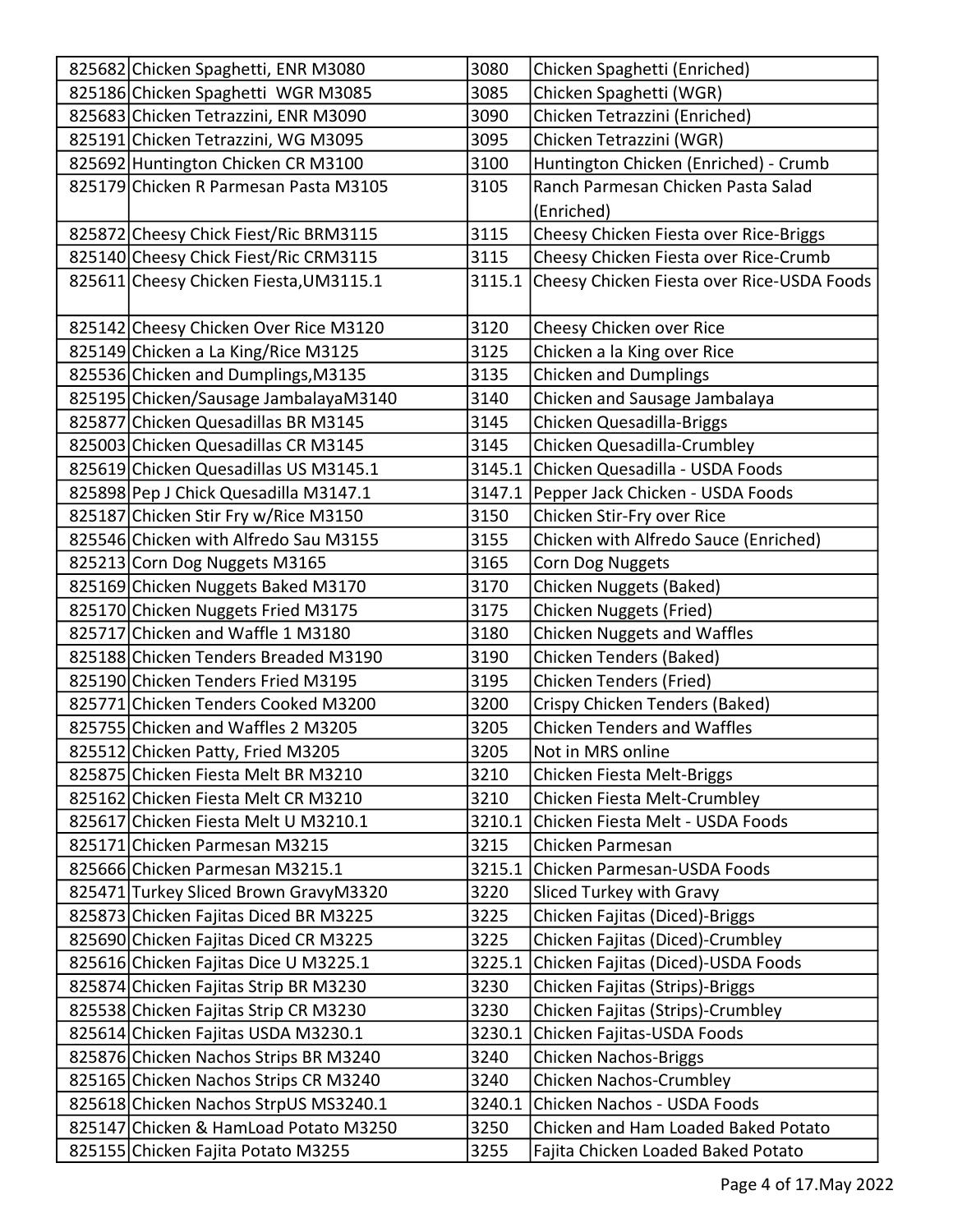| 825582 Egg Roll, 1, Chicken M3270       | 3270            | Chicken Egg Roll - 1 Egg Roll                        |
|-----------------------------------------|-----------------|------------------------------------------------------|
| 825232 Egg Rolls, 2, Chicken, M3275     | 3275            | Chicken Egg Roll - 2 Egg Rolls                       |
| 825770 Hot Wings, Bone, Briggs M3280    | 3280            | <b>Buffalo Hot Wings-Briggs</b>                      |
| 825551 Hot Wings, Bone, Merc, M3280     | 3280            | <b>Buffalo Hot Wings-Merch</b>                       |
| 825554 Chicken Wings, Bless, Buff M3285 | 3285            | <b>Boneless Buffalo Hot Wings</b>                    |
| 825580 Chicken Pieces Honey BBQ M3290   | 3290            | Chicken Pieces in Honey BBQ Sauce                    |
| 825803 Chicken Wings, Roasted M3295     | 3295            | Bare Buffalo Chicken Wings (Unbreaded)               |
| 825795 Chicken Wings, Bufalo Sc M3300   | 3300            | <b>Buffalo Chicken Wings (Unbreaded)</b>             |
| 825533 Turkey & Dressing Supreme M3325  | 3325            | <b>Turkey &amp; Dressing Supreme</b>                 |
|                                         | Salads - 3,500s |                                                      |
| 825144 Chef Salad M3500                 | 3500            | <b>Chef Salad</b>                                    |
| 825656 Chef Salad, USDA Foods M3500.1   |                 | 3500.1 Chef Salad-USDA Foods                         |
| 825508 Chef Salad, Elementary M3505     | 3505            | Chef Salad, Elementary                               |
| 825655 Chef Salad, Elementary U M3505.1 | 3505.1          | Chef Salad, Elementary-USDA Foods                    |
| 825181 Chicken Salad, Only M3520        | 3520            | Chicken Salad                                        |
| 825182 Chicken Salad in Tomato M3525    | 3525            | Chicken Salad in a Tomato                            |
| 825183 Chicken Salad Salad M3530        | 3530            | Chicken Salad Salad                                  |
| 825185 Chicken Salad w/Crackers M3535   | 3535            | Chicken Salad with Crackers (Enriched)               |
| 825158 Chicken Fajita Salad Pur M3550   | 3550            | Grilled Fajita Salad                                 |
| 825156 Chicken Fajita Salad U M3550.1   | 3550.1          | Grilled Fajita Salad - USDA Foods                    |
| 825285 Grilled Chicken Salad M3555      | 3555            | <b>Grilled Chicken Salad</b>                         |
| 825177 Chicken Ranch Salad M3560        | 3560            | Ranch Chicken Salad                                  |
| 825189 Chicken Tenders Salad M3570      | 3570            | <b>Chicken Tenders Salad</b>                         |
| 825460 Tuna Salad M3580                 | 3580            | Tuna Salad                                           |
| 825461 Tuna Salad in a Tomato M3585     | 3585            | Tuna Salad in a Tomato                               |
| 825463 Tuna Salad Salad M3590           | 3590            | Tuna Salad Salad                                     |
| 825465 Tuna Salad w/ Crackers M3595     | 3595            | Tuna Salad with Crackers (Enriched)                  |
| 825266 Fruit & Cottage Cheese SalM3610  | 3610            | Fruit and Cottage Cheese Salad                       |
| 825264 Fruit and Yogurt Salad M3615     | 3615            | Fruit and Yogurt Plate                               |
| 825646 Fruit & Yogurt Salad U M3615.1   |                 | 3615.1 Fruit and Yogurt Plate - USDA Foods           |
| 825001 Trio Salad Plate M3625           | 3625            | Salad Trio Plate                                     |
| Sandwiches - 4,000s                     |                 |                                                      |
| 825025 Assorted Sandwich, Combo M4000   | 4000            | <b>Assorted Sandwiches</b>                           |
| 825854 Beef Patty Melt M4005            | 4005            | Patty Melt                                           |
| 825028 Grill Cheese Sand 1 oz. M4010    | 4010            | Grilled Cheese Sandwich (1 oz. eq.) -                |
|                                         |                 | Enriched                                             |
| 825647 Grill Cheese Sand 1 ozUM4010.1   |                 | 4010.1 Grilled Cheese Sandwich (1 oz. eq.)-Enriched- |
|                                         |                 | <b>USDA Foods</b>                                    |
| 825284 Grill Cheese Sand 2 oz. M4015    | 4015            | Grilled Cheese Sandwich (2 oz. eq.)-Enriched         |
|                                         |                 |                                                      |
| 825648 Grill Cheese Sand 2 ozU4015.1    |                 | 4015.1 Grilled Cheese Sandwich (2 oz. eq.)-Enriched- |
|                                         |                 | <b>USDA Foods</b>                                    |
| 825027 Pimento Cheese Sandwich M4025    | 4025            | Pimento Cheese Sandwich                              |
| 825184 Chicken Salad Sandwich M4030     | 4030            | Chicken Salad Sandwich (Enriched)                    |
| 825402 Sandwich Yogurt Combo M4040      | 4040            | <b>Yogurt and Sandwich Combo</b>                     |
| 825297 Ham & Cheese Sandwich M4045      | 4045            | Ham and Cheese Sandwich (Enriched)                   |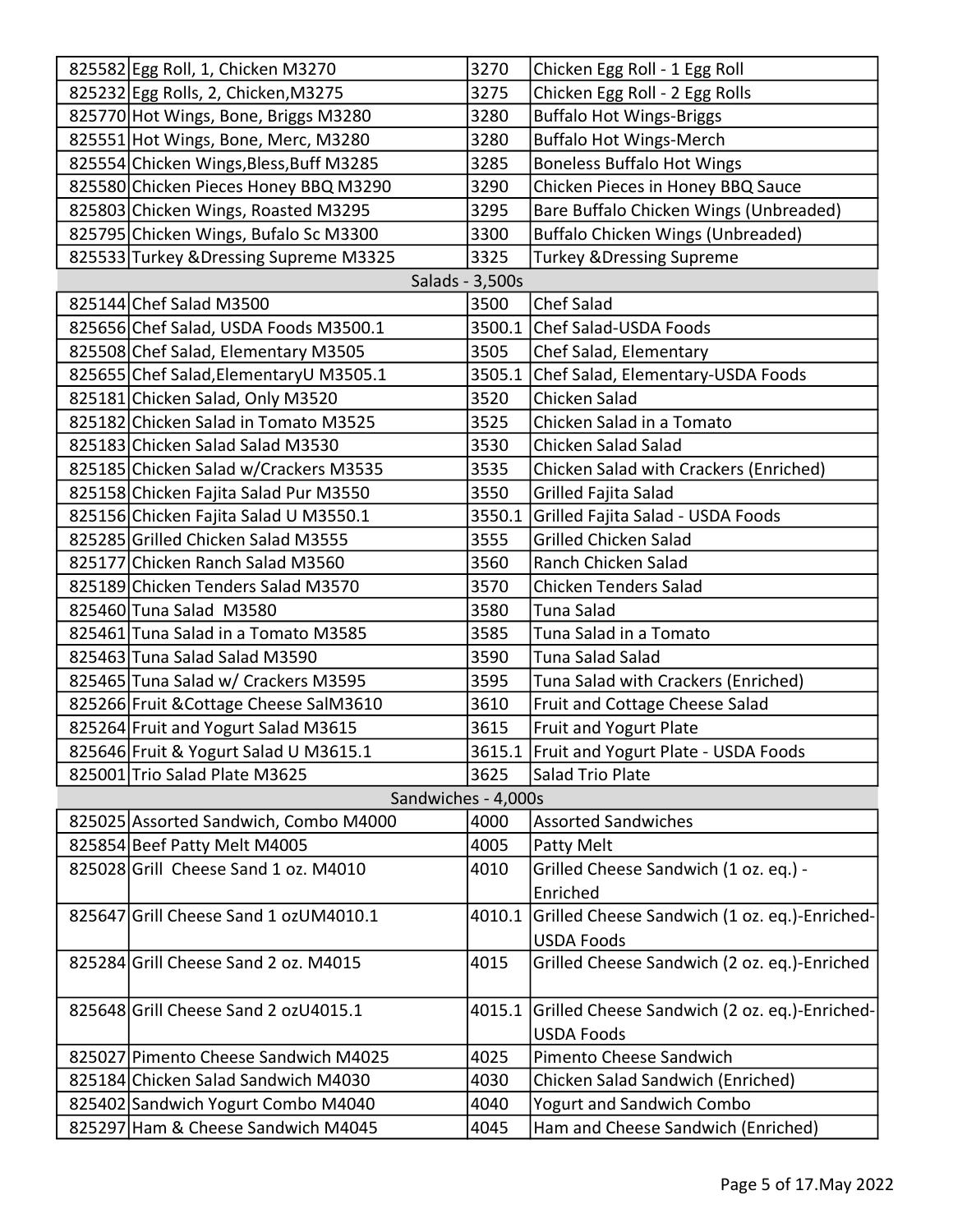| 825602 Ham & Cheese SandwichU M4045.1  |        | 4045.1 Ham and Cheese Sandwich (Enriched)-USDA |
|----------------------------------------|--------|------------------------------------------------|
|                                        |        | Foods                                          |
| 825838 Ham, Turkey&Cheese Sand M4050   | 4050   | Ham and Turkey Sandwich (Enriched)             |
| 825837 Ham, Turk&Cheese/SandU M4050.1  | 4050.1 | Ham and Turkey Sandwich (Enriched)-USDA        |
|                                        |        | Foods                                          |
| 825026 Peanut Butter&Jelly Sand M4055  |        | 4055.0 Peanut Butter and Jelly Sandwich        |
| 825473 Uncrustable Sandwich Sun M4060  | 4060   | Sun Butter and Jelly Sandwich (WGR)            |
| 825464 Tuna Salad Sandwich M4065       | 4065   | Tuna Salad Sandwich (Enriched)                 |
| 825832 Turkey & Cheese Sandwich M4070  | 4070   | Turkey and Cheese Sandwich                     |
| 825834 Turkey & Cheese Sand U M4070.1  | 4070.1 | Turkey and Cheese Sandwich-USDA Foods          |
| 825212 Corn Dog M4075                  | 4075   | Corndog                                        |
| 825053 BBQ Beef Burger M4080           | 4080   | <b>BBQ Beef Burger</b>                         |
| 825725 BBQ Beef Burger M4080.2         | 4080.2 | <b>BBQ Beef Burger (with BC)</b>               |
| 825421 Sloppy Joe on WW Bun M4085      | 4085   | Sloppy Joe on a Bun                            |
| 825741 Sloppy Joe on WW Bun M4085.2    | 4085.2 | Sloppy Joe on a Bun (with BC)                  |
| 825031 Bacon Burger 2 oz. Patty M4090  | 4090   | <b>Bacon Burger</b>                            |
| 825593 Bacon Burger 2 oz USFD M4090.1  | 4090.1 | Bacon Burger - USDA Foods                      |
| 825507 Bacon Cheeseburger 2 oz. M4095  | 4095   | Bacon Cheeseburger                             |
| 825594 Bacon Cheeseburger2 ozUM4095.1  | 4095.1 | Bacon Cheeseburger - USDA Foods                |
| 825133 Cheeseburger 2 oz Patty M4100   | 4100   | Cheeseburger                                   |
| 825595 Cheeseburger 2 oz., US M4100.1  | 4100.1 | Cheeseburger - USDA Foods                      |
| 825298 Hamburger 2 oz Patty WG M4105   | 4105   | Hamburger                                      |
| 825596 Hamburger 2 oz USDA F M4105.1   | 4105.1 | Hamburger-USDA Foods                           |
| 825301 Hamburger 3 oz Patty WG M4110   | 4110   | <b>Beef Steak Burger</b>                       |
| 825032 Bacon Burger 3 oz. Patty M4115  | 4115   | Bacon Beef Steak Burger                        |
| 825135 Cheeseburger 3 oz Patty M4120   | 4120   | Beef Steak Cheeseburger                        |
| 825642 Cheeseburger 3 ozPattyUM4120.1  | 4120.1 | Beef Steak Cheeseburger - USDA Foods           |
| 825221 Country Fried Steak Sand M4125  | 4125   | <b>Country Fried Steak Sandwich</b>            |
| 825365 Philly Cheese Steak Sand M4130  | 4130   | Philly Cheesesteak Sandwich                    |
| 825649 Philly Cheese StkSandU M4130.1  |        | 4130.1 Philly Cheesesteak Sandwich-USDA Foods  |
| 825786 Chicken BRD Cutlet Sand M4135   | 4135   | Crispy Chicken Sandwich                        |
| 825055 BBQ Chicken Sandwich M4140      | 4140   | <b>BBQ Chicken Sandwich</b>                    |
| 825830 BBQ Chicken Sandwich MS4140.1   | 4140.1 | <b>BBQ Chicken Sandwich-USDA Foods</b>         |
| 825286 Grilled Chicken Sandwich M4145  | 4145   | <b>Grilled Chicken Sandwich</b>                |
| 825173 Chicken Patty Sand Baked M4150  | 4150   | Chicken Patty Sandwich (Baked)                 |
| 825174 Chicken Patty Sand Fried M4155  | 4155   | Chicken Patty Sandwich (Fried)                 |
| 825427 Spicy Chicken Sand M4160        | 4160   | Spicy Chicken Sandwich                         |
| 825363 Philly Chicken on Hoagie M4165  | 4165   | Philly Chicken Sandwich                        |
| 825242 Fish Sandwich with CheeseM4170  | 4170   | Fish Melt                                      |
| 825645 Fish Sandwich w/Chese UM4170.1  | 4170.1 | Fish Melt - USDA Foods                         |
| 825240 Fish Sandwich Baked M4175       | 4175   | Fish Sandwich (Baked)                          |
| 825241 Fish Sandwich Fried M4180       | 4180   | Fish Sandwich (Fried)                          |
| 825289 Ham & Cheese on Bun M4185       | 4185   | Ham and Cheese on a Bun (WGR)                  |
| 825601 Ham & Cheese on Bun US M4185.1  | 4185.1 | Ham and Cheese on a Bun-USDA Foods             |
|                                        |        | (WGR)                                          |
| 825291 Ham, Turkey& Cheese on BunM4190 | 4190   | Ham and Turkey on a Bun (WGR)                  |
| 825607 Ham, Turkey&Cheese/BunUM4190.1  | 4190.1 | Ham & Turkey on a Bun-USDA Foods (WGR)         |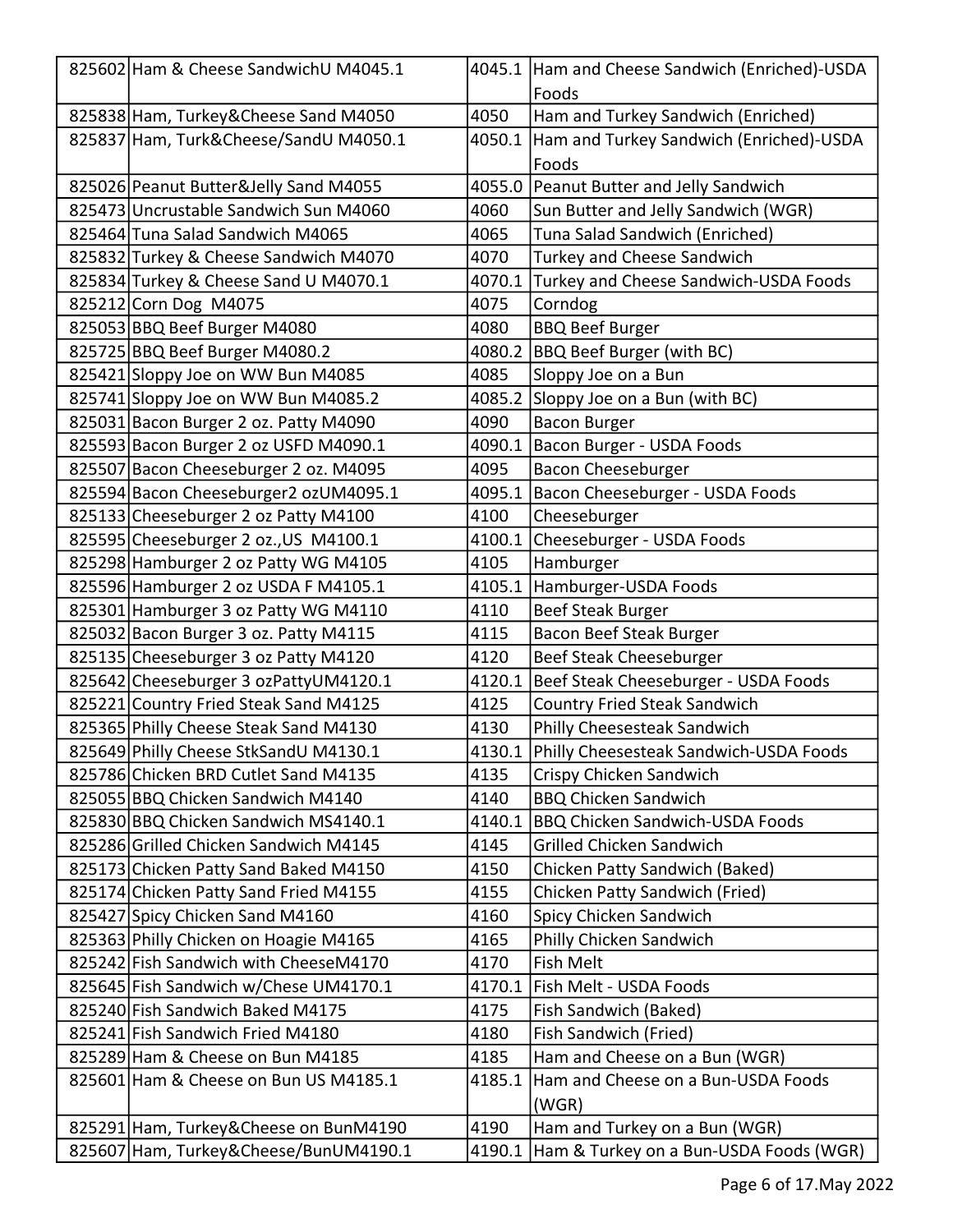| 825589 BBQ Pull Pork Burger U M42`0.1   |        | 4200.1 BBQ Pulled Pork Burger-USDA Foods           |
|-----------------------------------------|--------|----------------------------------------------------|
| 825058 BBQ Rib Sandwich Brush M4205     | 4205   | <b>BBQ Rib Sandwich</b>                            |
| 825056 BBQ Pork Sandwich Pur M4210      | 4210   | <b>BBQ Pork Sandwich (purchased)</b>               |
| 825590 BBQ Pork Sandwich US M4210.1     | 4210.1 | <b>BBQ Pork Sandwich - USDA Foods</b>              |
| 825059 BBQ Turkey Sandwich M4215        | 4215   | <b>BBQ Turkey Sandwich</b>                         |
| 825467 Turkey & Cheese on Bun M4220     | 4220   | Turkey and Cheese on a Bun (WGR)                   |
| 825651 Turkey & Cheese / BunUS M4220.1  | 4220.1 | Turkey and Cheese on a Bun-USDA Foods              |
|                                         |        | (WGR)                                              |
| 825198 Chili Dog M4225                  | 4225   | Chili Dog                                          |
| 825305 Hot Dog WG M4230                 | 4230   | Hot Dog                                            |
| 825676 Hot Dog, Mini, WG M4235          | 4235   | Mini Hot Dog                                       |
| 825754 Chicken Salad on Kaiser M4245    | 4245   | Chicken Salad on a Kaiser Roll (Enriched)          |
| 825751 Ham& Cheese on Kaiser M4250      | 4250   | Ham & Cheese on Kaiser Bun (WGR)                   |
| 825839 Ham& Cheese on Kaiser U M4250.1  | 4250.1 | Ham & Cheese on Kaiser Bun-USDA Foods              |
|                                         |        | (WGR)                                              |
| 825752 Ham, Turkey&Chese/Kais M4255     | 4255   | Ham and Turkey on Kaiser Bun (Enriched)            |
| 825836 Ham, Turkey&Chese/KaisUM4255.1   | 4255.1 | Ham & Turkey on Kaiser Bun (Enriched)-             |
|                                         |        | <b>USDA Foods</b>                                  |
| 825753 Tuna Salad on Kaiser M4265       | 4265   | Tuna Salad on Kaiser Bun (Enriched)                |
| 825831 Turkey & Cheese/Kaiser M4270     | 4270   | Turkey and Cheese on Kaiser Bun (Enriched)         |
|                                         |        |                                                    |
| 825835 Turkey & Cheese/Kaiser UM4270.1  |        | 4270.1 Turkey and Cheese on Kaiser Bun (Enriched)- |
|                                         |        | <b>USDA Foods</b>                                  |
| 825805 Chicken Salad/Croissant M4280    | 4280   | Chicken Salad on a Croissant                       |
| 825804 Tuna Salad on Croissant M4285    | 4285   | Tuna Salad on Croissant                            |
| 825574 Meatballs, BBQ/Hoagie M4295      | 4295   | <b>BBQ Meatball Hoagie</b>                         |
| 825576 Meatballs, Mar/Hoagie M4300      | 4300   | Meatball Marinara Hoagie                           |
| 825668 Meatballs, Mar/Hoagie UM4300.1   | 4300.1 | Meatball Marinara Hoagie-USDA Foods                |
| 825588 Meatballs, Swt Chili/Bun M4305   | 4305   | Sweet Chili Meatball Hoagie                        |
| 825364 Philly Steak on Hoagie M4315     | 4315   | <b>Philly Cheesesteak Hoagie</b>                   |
| 825840 Philly Steak on Hoag U M4315.1   |        | 4315.1 Philly Cheesesteak Hoagie-USDA Foods        |
| 825295 Ham& Cheese on Hoagie M4320      | 4320   | Ham and Cheese on Hoagie (WGR)                     |
| 825606 Ham& Cheese on Hoagie U M4320.1  |        | 4320.1 Ham and Cheese on Hoagie - UDSA Foods       |
|                                         |        | (WGR)                                              |
| 825829 American Sub M4325               | 4325   | American Sub (WGR)                                 |
| 825827 American Sub M4325.1             | 4325.1 | American Sub-USDA Foods (WGR)                      |
| 825466 Turkey & Cheese Hoagie M4330     | 4330   | Turkey and Cheese Hoagie (WGR)                     |
| 825650 Turkey & Cheese Hoagie USM4330.1 | 4330.1 | Turkey and Cheese Hoagie - USDA Foods              |
|                                         |        | (WGR)                                              |
| 825368 Pigs in a Blanket WG M4335       | 4335   | Pigs in a Blanket                                  |
| 825878 Fajita Chicken Wrap BR M4345     | 4345   | Chicken Fajita Wrap-Briggs                         |
| 825004 Fajita Chicken Wrap CR M4345     | 4345   | Chicken Fajita Wrap-Crumbley                       |
| 825622 Fajita Chicken Wrap US M4345.1   | 4345.1 | Chicken Fajita Wrap - USDA Foods                   |
| 825005 Ham and Cheese Wrap M4350        | 4350   | Ham and Cheese Wrap (WGR)                          |
| 825603 Ham and Cheese Wrap US M4350.1   | 4350.1 | Ham and Cheese Wrap - USDA Foods (WGR)             |
|                                         |        |                                                    |
| 825459 Tuna Ranch Wrap M4355            | 4355   | Tuna Ranch Wrap                                    |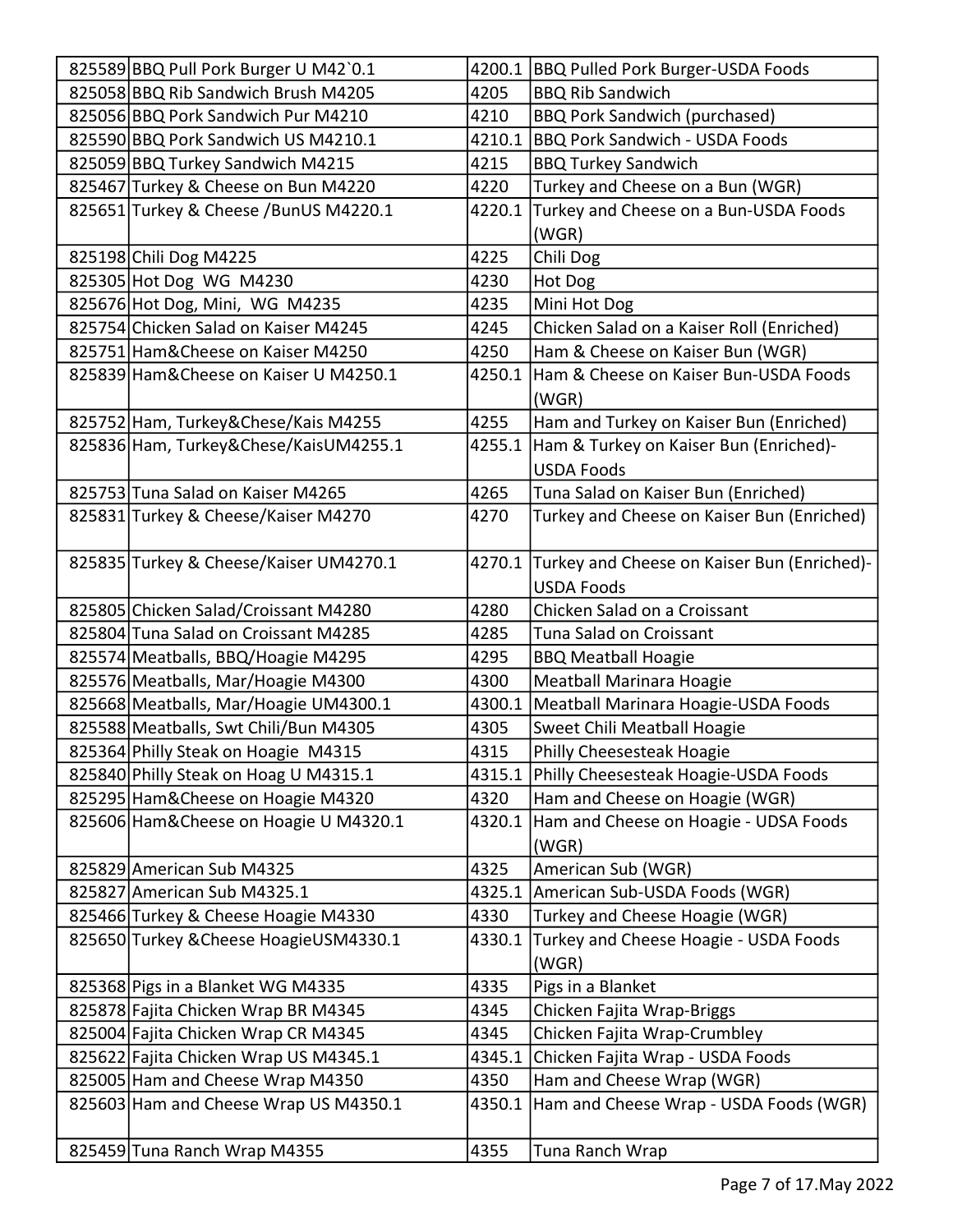|        | 825470 Turkey & Cheese Wrap M4360      | 4360          | Turkey and Cheese Wrap (WGR)                |
|--------|----------------------------------------|---------------|---------------------------------------------|
|        | 825652 Turkey & Cheese Wrap U M4360.1  | 4360.1        | Turkey and Cheese Wrap - USDA Foods         |
|        |                                        |               | (WGR)                                       |
|        |                                        | Soup - 4,500s |                                             |
| 825446 | Taco Soup M4500                        | 4500          | <b>Taco Soup</b>                            |
| 825636 | Taco Soup, USDAF, MS4500.1             | 4500.1        | <b>Taco Soup-USDA Foods</b>                 |
| 825745 | Taco Soup M4500.2                      |               | 4500.2 Taco Soup-USDA Foods (with BC)       |
| 825196 | Chili Con Carne w/ Beans M4510         | 4510          | Chili Con Carne with Beans                  |
| 825729 | Chili Con Carne wBeans M4510.2         |               | 4510.2 Chili Con Carne with Beans (with BC) |
| 825197 | Chili Con Carnew/oBeans M4520          | 4520          | Chili Con Carne without Beans               |
| 825758 | Chili Con Carnew/oBeansM4520.2         |               | 4520.2 Chili Con Carne without Beans (w/BC) |
| 825136 | Cheesy Brdstick W/Chili M4530          | 4530          | Cheesy Breadstick with Chili                |
| 825482 | Veggie Be Soup Sand ComboM4545         | 4545          | Vegetable Beef Soup and Sandwich            |
| 825128 | Cheese Brdstk& VegBFSoup M4555         | 4555          | Breadstick with Vegetable Beef Soup         |
| 825129 | Vegetable Beef Soup M4565              | 4565          | Vegetable Beef Soup                         |
| 825639 | Vegetable Beef Soup US M4565.1         | 4565.1        | Vegetable Beef Soup-USDA Foods              |
| 825747 | Vegetable Beef Soup US M4565.2         | 4565.2        | Vegetable Beef Soup (with BC)               |
| 825167 | Chicken Noodle Soup M4580              | 4580          | Chicken Noodle Soup                         |
| 825166 | Chicken Noodle Soup ComboM4590         | 4590          | Chicken Noodle Soup and Sandwich            |
| 825487 | White Chicken Chili M4600              | 4600          | White Chicken Chili                         |
| 825148 | Chicken & Sausage Gumbo M4610          | 4610          | Chicken and Sausage Gumbo over Rice         |
| 825321 | Loaded Baked Potato Soup M4620         | 4620          | Loaded Baked Potato Soup                    |
|        | Vegetarian - 5,000s                    |               |                                             |
|        | 825040 Baked Beans Vegetarian M5000    | 5000          | <b>Baked Beans (Vegetarian)</b>             |
|        | 825312 Kidney Beans, CND M5005         | 5005          | Kidney Beans (Canned)                       |
|        | 825372 Pinto Beans Meat/Mt Alt M5010   | 5010          | Pinto Beans (Canned) (meat/meat alternate)  |
|        |                                        |               |                                             |
|        | 825475 Vegetable Chili M5015           | 5015          | Vegetable Chili                             |
|        | 825891 Vegetable Soup BR M5020         | 5020          | Vegetable soup- Briggs                      |
|        | 825478 Vegetable Soup CR M5020         | 5020          | Vegetable Soup- Crumbley                    |
|        | 825640 Vegetable Soup US M5020.1       | 5020.1        | Vegetable Soup- USDA Foods                  |
|        | 825481 Veggie Soup Sand Combo M5030    | 5030          | Vegetable Soup and Sandwich                 |
|        | 825061 Bean Taco M5050                 | 5050          | <b>Bean Taco</b>                            |
|        | 825785 BRD Mozz Cheese Stk wMar M5070  | 5070          | Breaded Mozarella Sticks w/Marinara         |
|        |                                        |               | (enriched)                                  |
|        | 825078 Bread/Mozz Cheese Stic 1 M5075  | 5075          | Cheesy Breadstick (1 oz. eq.)               |
|        | 825077 Bread/Mozz. Cheese St 2 M5080   | 5080          | Cheesy Breadsticks (2 oz. eq.)              |
|        | 825126 Chees Brdstck w/ Marinar M5085  | 5085          | Cheesy Breadsticks w/Marinara Sauce         |
|        | 825823 Cheese, Variety, Plank M5095    | 5095          | <b>Assorted Cheese Planks</b>               |
|        | 825818 Cheese, Buffalo, Plank M5100    | 5100          | <b>Buffalo Cheese Plank</b>                 |
|        | 825819 Cheese, Jalapeno, Plank M5105   | 5105          | Jalapeno Cheese Plank                       |
|        | 825519 Cheese 1 oz. String M5110       | 5110          | <b>String Cheese</b>                        |
|        | 825762 Cheese 1 oz, String, US M5100.1 |               | 5110.1 String Cheese- USDA Foods            |
|        | 825820 Cheese, V Cheddar Plank M5115   | 5115          | Vintage Cheddar Cheese Plank                |
|        | 825012 Pimento Cheese Only M5120       | 5120          | Pimento Cheese                              |
|        | 825868 Pimento Cheese w/Cracker M5130  | 5130          | <b>Pimento Cheese with Crackers</b>         |
|        | 825143 Cheesy Macaroni M5135           | 5135          | Cheesy Macaroni (Made) Enriched)            |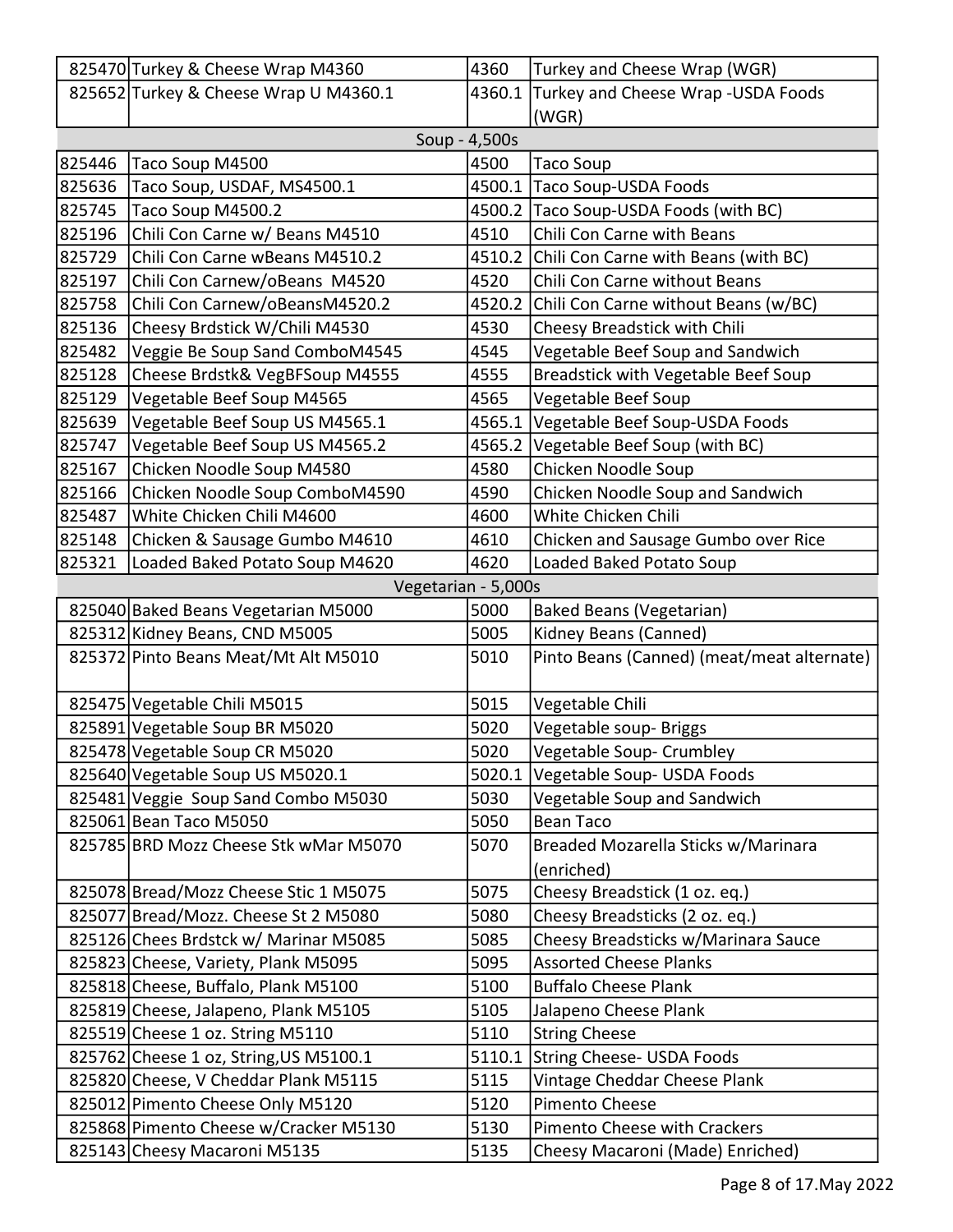| 825476 Vegetable Lasagna M5140.3      |        | 5140.3 Vegetable Lasagna (Enriched)         |
|---------------------------------------|--------|---------------------------------------------|
| 825020 Arroz Con Queso M5150          | 5150   | Arroz con Queso                             |
| 825477 Vegetable Quesadilla M5160     | 5160   | Vegetable quesadilla                        |
| 825007 Vegetarian Wrap M5165          | 5165   | Vegetarian Wrap                             |
| 825608 Peanut Butter, PC US M5180.1   | 5180.1 | Peanut Butter (PC Cup)- USDA Foods          |
| 825265 Yogurt Cup, Variety M5195      | 5195   | <b>Assorted Yogurt Cup</b>                  |
| 825659 Yogurt Cup, Variety US M5195.1 |        | 5195.1 Assorted Yogurt Cup- USDA Foods      |
| 825845 Cheesy Brdstick W/VegSou M5205 | 5205   | Cheesy Breadstick with Vegetable Soup       |
| 825846 Cheesy Brdstk w/VegSou M5205.1 | 5205.1 | Cheesy Breadstick with Vegetable Soup-      |
|                                       |        | <b>USDA</b>                                 |
| Vegetables - 5,500s                   |        |                                             |
| 825387 Ranch-Style Black Beans M5500  | 5500   | Ranch-Style Black Beans (Canned)            |
| 825889 Tex-Mex Style Beans BR M5510   | 5510   | Tex-Mex Beans (Canned) Briggs               |
| 825448 Tex-Mex Style Beans CR M5510   | 5510   | Tex-Mex Beans (Canned) Crumbley             |
| 825638 Tex-Mex Style Beans US M5510.1 | 5510.1 | Tex- Mex Beans (Canned)- USDA Foods         |
| 825073 Black-Eyed Peas Dry M5515      | 5515   | <b>Black-Eyed Peas (Canned)</b>             |
| 825319 Lima Beans, Frozen M5525       | 5525   | Lima Beans (Frozen)                         |
| 825318 Lima Beans Dried, CND M5530    | 5530   | Seasoned Lima Beans (Canned)                |
| 825039 Baked Beans Legumes M5535      | 5535   | <b>Baked Beans (Canned)</b>                 |
| 825598 Baked Beans, USDA Ham M5535.1  | 5535.1 | Baked Beans (Canned) - USDA Foods           |
| 825041 Baked Beans, Spice Blend M5540 | 5540   | Baked Beans with Spice Blend (Canned)       |
| 825792 Pinto Beans Legumes M5550      | 5550   | Pinto Beans (Canned) (bean/pea/legume)      |
| 825390 Refried Beans M5555.1          | 5555.1 | Refied Beans (Canned) - USDA Foods          |
| 825871 Black Bean Salad BR M5565      | 5565   | Black Bean Salad (Canned)- Briggs           |
| 825072 Black Bean Salad CR M5565      | 5565   | Black Bean Salad (Canned)- Crumbley         |
| 825610 Black Bean Salad USDA M5565.1  | 5565.1 | Black Bean Salad (Canned)- USDA Foods       |
| 825085 Broccoli Florets w/ Dip M5575  | 5575   | Broccoli Florets with Dip (Fresh)           |
| 825088 Broccoli Salad (Ranch) M5580   | 5580   | <b>Broccoli Salad</b>                       |
| 825090 Broccoli Salad (Grapes) M5585  | 5585   | Broccoli Salad with Grapes (Fresh)          |
| 825082 Broccoli Cheese&Rice C B M5590 | 5590   | Broccoli, Cheese and Rice Casserole- Briggs |
| 825687 Broccoli Chese&Rice C Cr M5590 | 5590   | Broccoli, Cheese and Rice Casserole-        |
|                                       |        | Crumbly                                     |
| 825092 Broccoli w/ Cheese Sauce M5595 | 5595   | Cheesy Broccoli (Frozen)                    |
| 825081 Broccoli, Herbed M5600         | 5600   | Herbed Broccoli (Frozen)                    |
| 825087 Broccoli Florets, Fresh M5605  | 5605   | <b>Steamed Broccoli Florets (Fresh)</b>     |
| 825587 Broccoli Florets, FRZ M5610    | 5610   | Steamed Broccoli Florets (Frozen)           |
| 825207 Collard Greens M5620           | 5620   | Southern Collard Greens (Frozen)            |
| 825348 Mustard Greens, Frozen M5625   | 5625   | Southern Mustard Greens (Frozen)            |
| 825498 Spinach Salad M5630            | 5630   | Spinach Salad (Fresh)                       |
| 825430 Spinach, Steamed, FRZ M5635    | 5635   | <b>Steamed Spinach (Frozen)</b>             |
| 825472 Turnip Greens, Southern M5640  | 5640   | Southern Turnip Greens (Frozen)             |
| 825271 Garden Salad w/Dressing M5650  | 5650   | Garden Salad with Dressing (Fresh)          |
| 825455 Tossed Salad with Drsg M5660   | 5660   | Tossed Salad with Dressing (Fresh)          |
| 825796 Guacamole, 1/4 Cup M5675       | 5675   | Guacamole                                   |
| 825813 Classic Coleslaw M5685         | 5685   | Classic Coleslaw (Fresh)                    |
| 825208 Confetti Coleslaw M5690        | 5690   | Confetti Coleslaw (Fresh)                   |
| 825227 Creamy Coleslaw M5695          | 5695   | Creamy Coleslaw (Fresh)                     |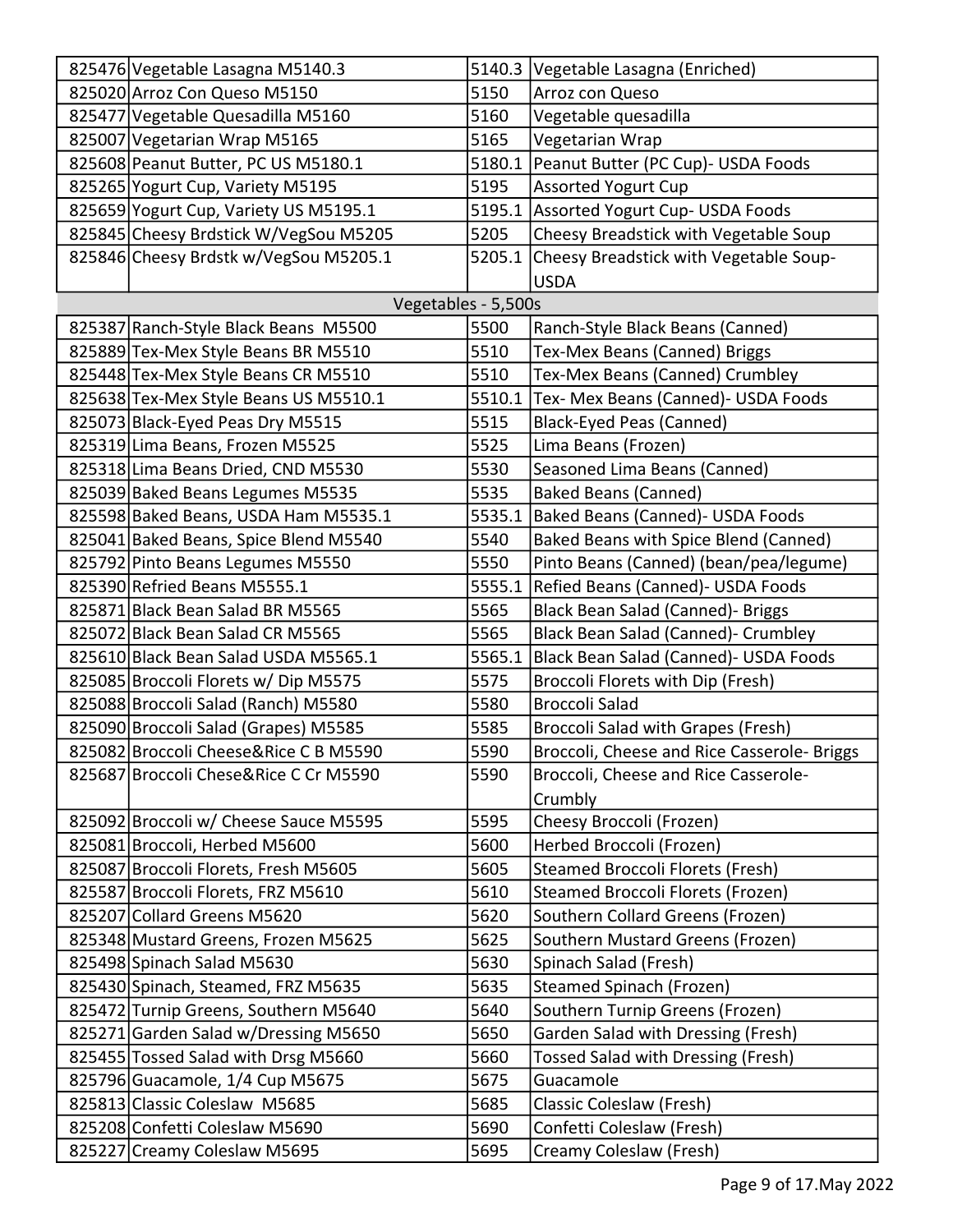| 825097 Cabbage, Seasoned M5700        | 5700   | Seasoned Cabbage (Fresh)                       |
|---------------------------------------|--------|------------------------------------------------|
| 825098 Cabbage, Steamed M5705         | 5705   | <b>Steamed Cabbage (Fresh)</b>                 |
| 825111 Celery Sticks with Dip M5715   | 5715   | Celery Stickes with Dip (Fresh)                |
| 825230 Cucumber Slices w/Ra Dip M5725 | 5725   | Cucumber Slices With Dip (Fresh)               |
| 825228 Creole Green Beans M5735       | 5735   | Creole Green Beans (Canned)                    |
| 825275 Green Bean Casserole BR M5740  | 5740   | Green Bean Casseole (Canned)- Briggs           |
| 825688 Green Bean Casserole CR M5740  | 5740   | Green Bean Casserole (Canned) Crumbly          |
| 825418 Green Beans, Cut, CND M5745    | 5745   | Green Beans (Canned)                           |
| 825276 Green Beans, Savory, CND M5745 | 5745   | Savory Green Beans (Canned)                    |
| 825280 Green Beans, FRZ, Cut M5755    | 5755   | Seasoned Cut Green Beans (Frozen)              |
| 825279 Green Beans, FRZ, Whole M5760  | 5760   | Seasoned Whole Green Beans (Frozen)            |
| 825278 Green Beans w/ Ham M5765       | 5765   | Southern Green Beans (Canned)                  |
| 825600 Green Beans w/ US Ham M5765.1  |        | 5765.1 Southern Green Beans(Canned)-USDA Foods |
| 825535 Green Bean Salad CR M5775      | 5775   | Green Bean Salad (Canned) Crumbley             |
| 825880 Green Bean Salad BR M5775      | 5775   | Green Bean Salad (Canned) Briggs               |
| 825624 Green Bean Salad USFD M5775.1  |        | 5775.1 Green Bean Salad (Canned)- USDA Foods   |
| 825101 California Vegetables M5785    | 5785   | California Vegetables (Frozen)                 |
| 825139 Cheesy Californ Veggies M5790  | 5790   | Cheesy California Vegetables (Frozen)          |
| 825340 Mixed Vegetables M5795         | 5795   | Mixed Vegetables (Frozen)                      |
| 825708 Squash, Yellow, Fresh M5805.3  | 5805.3 | Seasoned Yellow Squash- F2S (Fresh)            |
| 825431 Squash, Summer, FRZ M5810      | 5810   | Summer Squash (Frozen)                         |
| 825496 Zucchini, Fresh, Steam M5820.3 | 5820.3 | Steamed Zucchini- F2S (Fresh)                  |
| 825388 Raw Veggies with Dip M5830     | 5830   | Raw Veggies with Dip                           |
| 825105 Carrot/Peppers/Broccoli M5835  | 5835   | Carrot, Pepper Strips and Broccoli (Fresh)     |
| 825107 Carrotines in a Bag M5845      | 5845   | <b>Baby Carrots (Fresh)</b>                    |
| 825109 Carrots, Baby with Dip M5850   | 5850   | Baby Carrots (Fresh) with Dressing             |
| 825103 Carrot Raisin Salad M5855      | 5855   | <b>Carrot Raisin Salad</b>                     |
| 825102 Carrot Souffle M5860           | 5860   | Carrot Souffle (Canned)                        |
| 825272 Glazed Carrots M5865           | 5865   | Glazed Carrots (Frozen)                        |
| 825505 Carrots, Sliced, Italian M5870 | 5870   | Italian Sliced Carrots (Canned)                |
| 825316 Lemon Glazed Carrots M5875     | 5875   | Lemon-Glazed Carrots (Frozen)                  |
| 825433 Steamed Carrots, FRZ M5880     | 5880   | <b>Steamed Carrots (Frozen)</b>                |
| 825108 Carrots and Red Peppers M5890  | 5890   | Carrots and Red Peppers with Dip (Fresh)       |
| 825049 Baked Sweet Potato/Marg.M5900  | 5900   | Baked Sweet Potato with Margarine (Fresh)      |
| 825050 Baked Swt Potato/Apples M5905  | 5905   | Baked Sweet Potatoes with Apples (Canned)      |
| 825437 Sweet Potato Casserole M5915   | 5915   | Sweet Potato Casserole (Canned)                |
| 825441 Sweet Potatoes Cubes M5920.1   |        | 5920.1 Sweet Potato Cubes (Frozen)             |
| 825038 Sweet Potato Fries, Bkd M5925  |        | 5925.1 Sweet Potato Fries (Baked) - USDA Foods |
| 825704 Sweet Potato Fry USBkd M5925.1 | 5925.1 | Sweet Potato Fries (Baked) USDA Foods          |
| 825491 Yam Patties M5935              | 5935   | Yam Patties (Frozen)                           |
| 825884 Salsa, Portion BR M5945        | 5945   | Salsa (Briggs)                                 |
| 825400 Salsa, Portion CR M5945        | 5945   | Salsa (Crumb)                                  |
| 825630 Salsa, Portion, USDA M5945.1   | 5945.1 | Salsa - USDA                                   |
| 825453 Tomatoes with Dip M5950        | 5950   | Tomatoes with Dip (Fresh)                      |
| 825454 Tomatoes & Carrots w/Dip M5955 | 5955   | Tomatoes and Carrots with Dip (Fresh)          |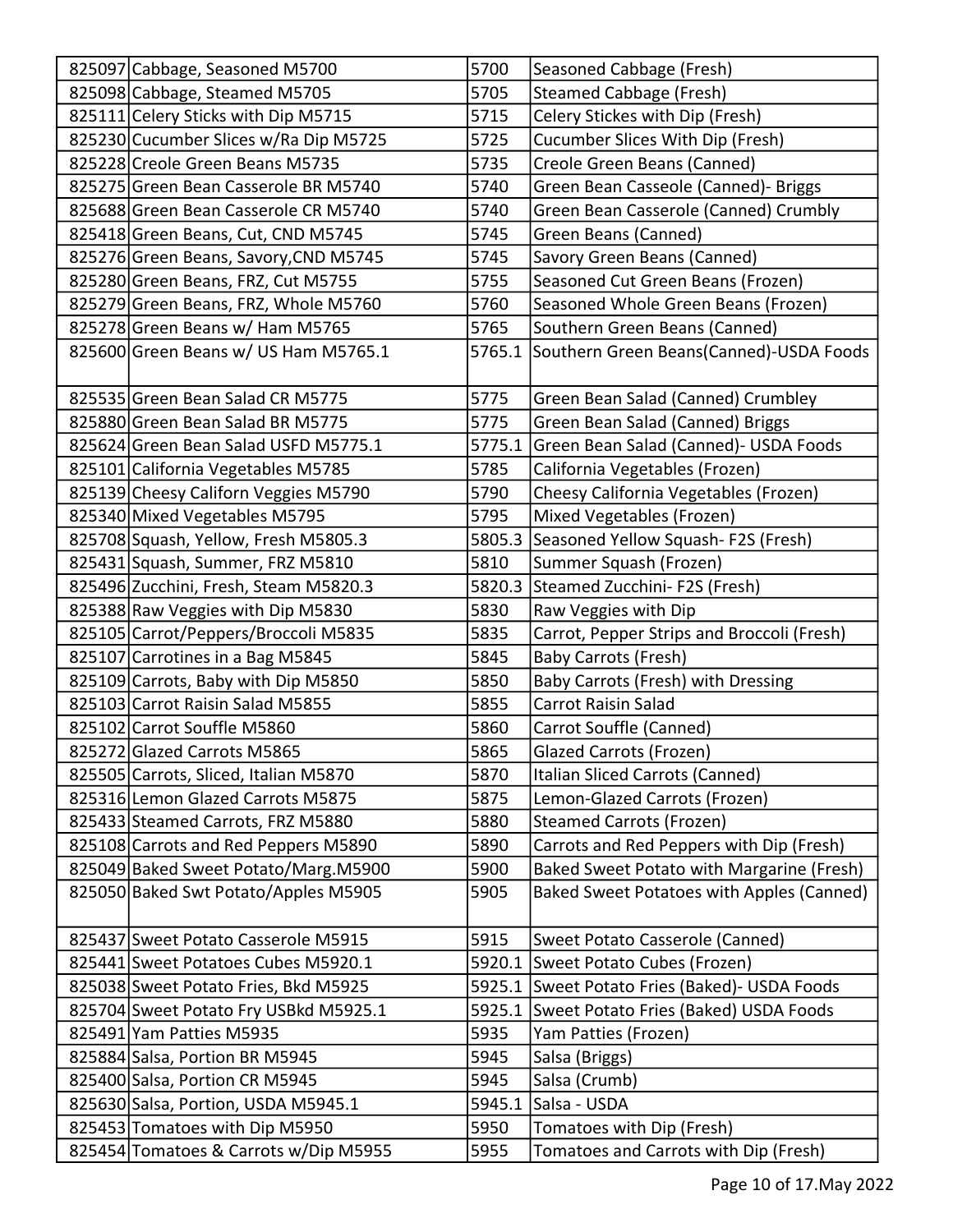| 825104 Carrot/Celery/Cucumber M5965    | 5965            | Carrot, Celery, and Cucumber with Dressing        |
|----------------------------------------|-----------------|---------------------------------------------------|
| 825452 Tomato & Cucumber Salad M5970   | 5970            | Tomato and Cucmber Salad (Fresh)                  |
| 825709 Tomato & Cucumbr Salad M5970.3  | 5970.3          | Tomato and Cucmber Salad-F2S (Fresh)              |
| 825277 Green Beans w/ Potatoes M5985   | 5985            | Green Beans with Potatoes (Canned)                |
| 825215 Corn on Cob, 5 inch M5990       | 5990            | Corn on the Cob (5") (Frozen)                     |
| 825216 Corn Pudding M5995              | 5995            | Corn Pudding (Canned)                             |
| 825225 Cream Style Corn M6000          | 6000            | Cream-Style Corn (Canned)                         |
| 825332 Mexicali Corn M6005             | 6005            | Mexicali Corn                                     |
| 825490 Whole Kernel Corn, CND M6010    | 6010            | Whole Kernel Corn (Canned)                        |
| 825489 Whole Kernel Corn, FRZ M6015    | 6015            | Whole Kernel Corn (Frozen)                        |
| 825236 Field Peas, Frozen M6025        | 6025            | Field Peas (Frozen)                               |
| 825281 Green Pea Salad M6030           | 6030            | Green Pea Salad (Frozen)                          |
| 825282 Green Peas, Canned M6035        | 6035            | Green Peas (Canned                                |
| 825283 Green Peas, Frozen M6045        | 6045            | Green Peas (Frozen)                               |
| 825029 Au Gratin Potatoes M6055        | 6055            | <b>Au Gratin Potatoes</b>                         |
| 825046 Baked Potato with Marg, M6060   | 6060            | <b>Baked Potato with Margarine</b>                |
| 825013 Potatoes, Hashbrown M6065       | 6065            | <b>Hashbrown Potatoes</b>                         |
| 825326 Mashed Potatoes M6070           | 6070            | <b>Mashed Potatoes</b>                            |
| 825327 Mashed Potatoes w/Cheese M6075  | 6075            | Mashed Potatoes with Cheese                       |
| 825357 Parsley Btr New Pot M6080       | 6080            | Parsley Buttered New Potatoes                     |
| 825382 Potato Salad M6085              | 6085            | Potato Salad (Canned)                             |
| 825414 Scalloped Potatoes M6090        | 6090            | <b>Scalloped Potatoes</b>                         |
| 825045 Potato Rounds, Baked M6095      | 6095            | Tater Tots (Baked)                                |
| 825381 Potato Rounds, Fried M6100      | 6100            | Tater Tots (Fried)                                |
| 825042 Crinkle Cut Fries Baked M6110   | 6110            | Crinkle Cut Fries (Baked)                         |
| 825260 Fried Crinkle Cut Fries M6115   | 6115            | Crickle Cut Fries (Fried)                         |
| 825047 SouthWest Pot Wedge FF M6120.1  |                 | 6120.1 Southwest Potato Wedges (Frozen, Fat Free) |
| 825844 Southwest Potato Wedge M6125.1  |                 | 6125.1 Southwest Potato Wedges (Frozen)           |
| 825043 Potato Infinity Fry, Bake M6130 | 6130            | Crispy Oven Fries (Frozen, Baked)                 |
| 825384 Quick Baked Potato M6135        | 6135            | Quick Baked Potato (Fresh)                        |
| 825386 Baked Ranch Fries M6140         | 6140            | Ranch Fries (Frozen, Baked)                       |
| 825071 Season BKD Potato Wedges M6145  | 6145            | Seasoned Potato Wedges (Frozen, Baked)            |
| 825417 Season FRY Potato Wedges M6148  | 6148            | Seasoned Potato Wedges (Frozen, Fried)            |
| 825428 Spicy Fries, Baked M6150        | 6150            | Spciy Fries (Frozen, Baked)                       |
| 825429 Spicy Fries, Fried M6155        | 6155            | Spcicy Fries (Frozen, Fried)                      |
| 825261 Fried Straight Cut Fries M6160  | 6160            | <b>Straight Cut Fries (Fried)</b>                 |
| 825048 Straight Fries, Baked M6165     | 6165            | <b>Straight Cut Fries (Baked)</b>                 |
| 825814 Peas and Carrots, Canned M6170  | 6170            | Peas and Carrots (Canned)                         |
| 825362 Peas and Carrots, Frozen M6175  | 6175            | Peas and Carrots (Frozen)                         |
| 825772 Vegetable Juice, 6 oz. M6185    | 6185            | Vegetable Juice, 6 ounce                          |
| 825521 Veg Juice, 4 oz. Asst. M6190    | 6190            | Assorted Vegetable Juice, 4 ounce                 |
|                                        | Fruits - 6,500s |                                                   |
| 825016 Apple Delicious M6500           | 6500            | Apple Delicious (Fresh)                           |
| 825577 Apples in a Bag M6505           | 6505            | Apple Slices in a Bag (Fresh)                     |
| 825246 Fresh Apple M6510               | 6510            | Apples (Fresh)                                    |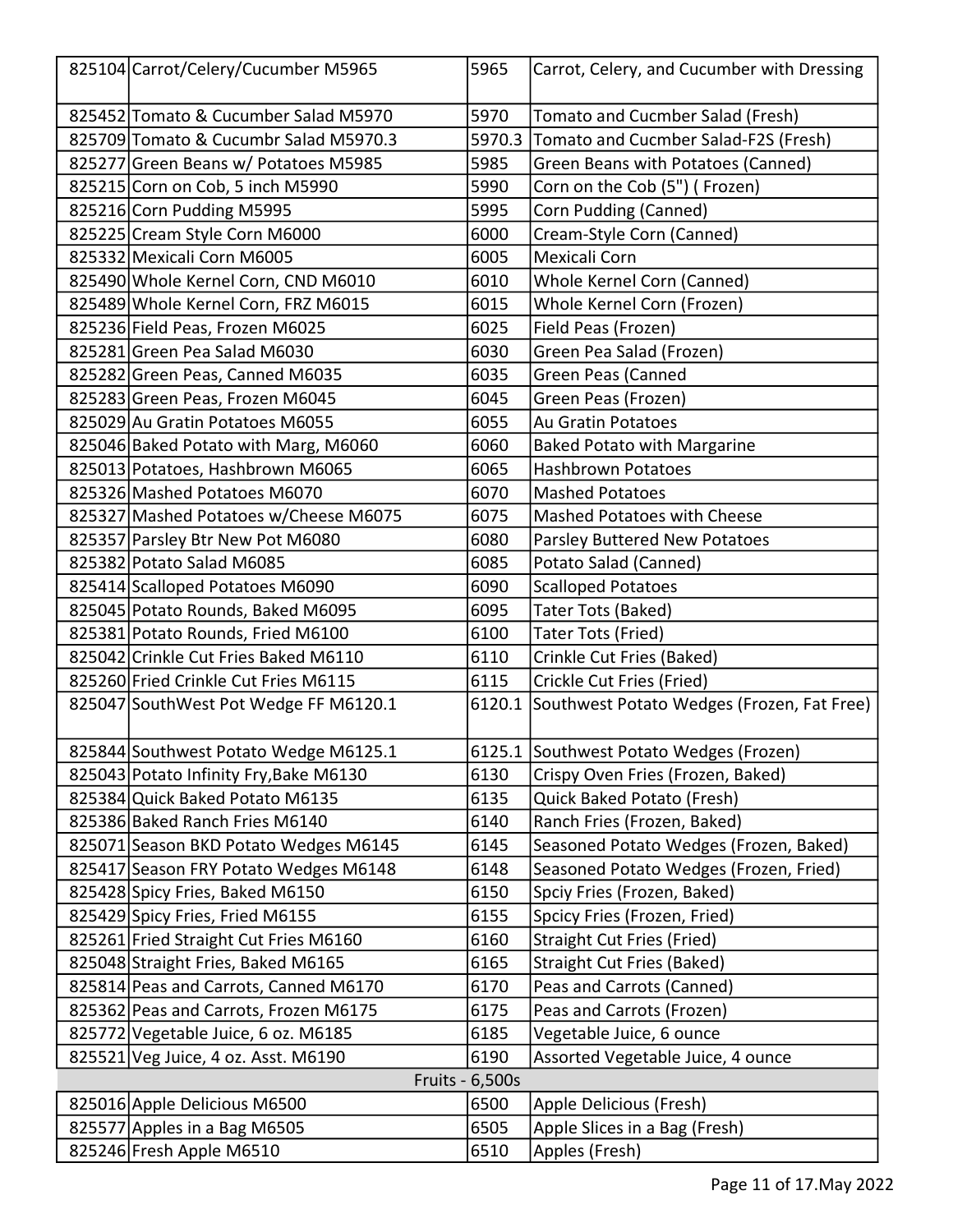| 825304 Hot Cinnamon Apples M6520      | 6520   | Hot Cinnamon Apples (Canned)             |
|---------------------------------------|--------|------------------------------------------|
| 825456 Tropical Apples M6530          | 6530   | <b>Tropical Apples (Canned)</b>          |
| 825569 Apples & Grapes in Bag M6540   | 6540   | Sliced Apples and Grapes (Frozen)        |
| 825015 Apple and Orange Wedges M6545  | 6545   | Apple and Orange Wedges (Fresh)          |
| 825018 Applesauce, M6555              | 6555   | Applesauce (Canned)                      |
| 825738 Applesauce in a Bag, M6560     | 6560   | Applesauce in a Bag                      |
| 825398 Rosey Applesauce M6565         | 6565   | Rosey Applesauce                         |
| 825019 Apricots M6575.1               |        | 6575.1 Apricots (Canned)                 |
| 825503 Apricots, FRZ, PC M6580.1      |        | 6580.1 Apricots (Frozen)                 |
| 825247 Fresh Bananas M6590            | 6590   | Bananas (Fresh)                          |
| 825051 Banana Berry Blend M6595       | 6595   | Banana Berry Blend                       |
| 825248 Fresh Blueberries M6605        |        | 6605.3 Blueberries (Fresh)-F2S           |
| 825074 Blueberries w/ WhipTop M6610.1 |        | 6610.1 Blueberries with Whipped Topping  |
| 825249 Fresh Cantaloupe Cubes M6620   | 6620   | Cantaloupe Cubes (Fresh)                 |
| 825222 Cranberry Sauce Portion M6630  | 6630   | <b>Cranberry Sauce</b>                   |
| 825269 Fruit Juice, Assort, 4oz M6640 | 6640   | Assorted Fruit Juices (Frozen)           |
| 825798 Fruit Juice, Asst SS 40z M6645 | 6645   | Assorted Fruit Juices (Shelf Stable)     |
| 825270 Fruit Juice, Frozen Cup M6650  | 6650   | Frozen Fruit Juice Cups                  |
| 825565 Fruit Slushes FRZ, Pouch M6655 | 6655   | <b>Fruit Slushes</b>                     |
| 825252 Fresh Grapes M6665             | 6665   | Grapes (Fresh)                           |
| 825274 Fresh Grapefruit Half M6675    | 6675.3 | Grapefruit Halves (Fresh)                |
| 825303 Honeydew Cubes, Fresh M6685    | 6685   | Honeydew Cubes (Fresh)                   |
| 825313 Kiwi Wedges MS1228             | 6695   | Kiwifruit Wedges (Fresh)                 |
| 825253 Fresh Melon Cubes M6705        | 6705   | Melon Cubes (Fresh)                      |
| 825251 Fresh Fruit Bowl Variety M6715 | 6715   | Fresh Fruit Bowl                         |
| 825250 Fresh Fruit Cup M6720          | 6720   | Fresh Fruit Cup                          |
| 825100 Calico Fruit M6730             | 6730   | <b>Calico Fruit</b>                      |
| 825267 Fruit Cocktail M6735           | 6735   | Fruit Cocktail (Canned)                  |
| 825435 Strawberry Fruit Gelatin M6740 | 6740   | <b>Fruited Gelatin</b>                   |
| 825457 Tropical Fruit M6745           | 6745   | Tropical Fruit (Canned)                  |
| 825484 Waldorf Fruit Salad M6750      | 6750   | <b>Waldorf Fruit Salad</b>               |
| 825485 Waldorf Trop Fruit Cup M6755   | 6755   | <b>Waldorf Tropical Fruit Cup</b>        |
| 825254 Fresh Nectarines M6765         | 6765   | Nectarines (Fresh)                       |
| 825353 Orange Smiles M6770            | 6770   | Orange Smiles (Fresh)                    |
| 825255 Fresh Oranges M6775            | 6775   | Oranges (Fresh)                          |
| 825447 Tangerines M6780               | 6780   | Tangerines (Fresh)                       |
| 825324 Mandarin Fruit Cup M6790       | 6790   | Mandarin Fruit Cup (Canned)              |
| 825674 Chilled Mandarin Oranges M6795 | 6795   | <b>Chilled Mandarin Oranges (Canned)</b> |
| 825256 Fresh Peaches M6805            | 6805   | Peaches (Fresh)                          |
| 825200 Chilled Peach Slices M6815     | 6815   | <b>Chilled Peach Slices (Canned)</b>     |
| 825504 Peaches, FRZ, PC US MS6825.1   | 6825.1 | Chilled Peaches (Frozen)                 |
| 825257 Fresh Pears M6835              | 6835   | Pears (Fresh)                            |
| 825361 Chilled Blushing Pears M6845   | 6845   | <b>Blushing Chilled Pears (Canned)</b>   |
| 825201 Chilled Pears Diced M6850      | 6850   | <b>Chilled Diced Pears (Canned)</b>      |
| 825202 Chilled Pear Halves M6855      | 6855   | <b>Chilled Pear Halves (Canned)</b>      |
| 825360 Pear Salad M6860               | 6860   | Pear Salad (Canned)                      |
| 825359 Pear and Kiwi Medley M6870     | 6870   | Pear and Kiwifruit Medley                |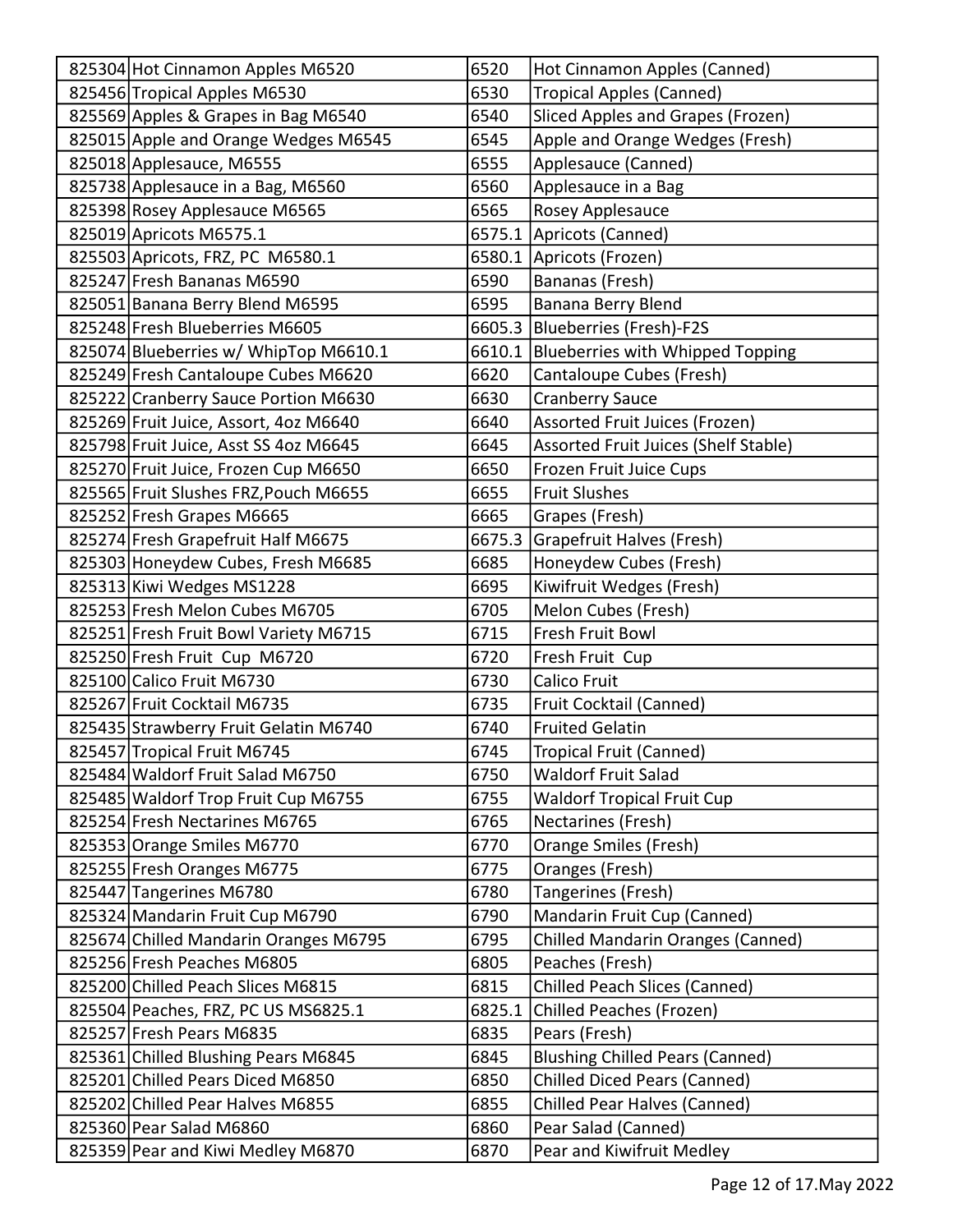| 825371 Pineapple Cubes, Fresh M6880.3  |                        | 6880.3 Pineapple Cubes (Fresh)           |
|----------------------------------------|------------------------|------------------------------------------|
| 825370 Pineapple Tidbits M6890         | 6890                   | Pineapple Tidbits (Canned)               |
| 825258 Fresh Plums M6900               | 6900                   | Plums (Fresh)                            |
| 825385 Raisins, Package, US M6910.1    | 6910.1                 | Raisins-USDA Foods                       |
| 825513 Raisins, Flavored PC M6920      | 6920                   | <b>Flavored Raisins</b>                  |
| 825259 Fresh Strawberries M6930        | 6930                   | Strawberries (Fresh)                     |
| 825502 Strawberries, FRZ, PC M6940.1   | 6940.1                 | Strawberry Slices (Frozen PC)-USDA Foods |
| 825434 Strawberries, Frozen M6945      | 6945                   | <b>Strawberry Slices (Frozen)</b>        |
| 825486 Watermelon Chunks M6955         | 6955                   | Watermelon Chunks (Fresh)                |
|                                        | <b>Grains - 7,000s</b> |                                          |
| 825531 Cereal, Granola Briggs M7000    | 7000                   | Granola - Briggs                         |
| 825532 Cereal, Granola Crumbley M7000  | 7000                   | Granola - Crumb                          |
| 825797 Chips w/ Salsa and Guac M7010   | 7010                   | Chips with Salsa and Guacamole           |
| 825401 Saltine Crackers, ENR, BR M7020 | 7020                   | Saltine Crackers - Briggs (Enriched)     |
| 825562 Saltine Crackers, ENR, CR M7020 | 7020                   | Saltine Crackers - Merch (Enriched)      |
| 825322 Macaroni and Cheese M7030       | 7030                   | Macaroni and Cheese (Cheese              |
|                                        |                        | Sauce)(Enriched)                         |
| 825358 Pasta w/ Red Sauce M7035        | 7035                   | Pasta with Italian Red Sauce             |
| 825669 Pasta w/ Red Sauce U M7035.1    | 7035.1                 | Pasta with Italian Red Sauce-USDA        |
| 825773 Ranch Pasta Salad M7040         | 7040                   | Ranch Pasta Salad                        |
| 825217 Cornbread 1 WG M7050            | 7050                   | Cornbread (1 oz. eq.)                    |
| 825218 Cornbread 2 WG M7055            | 7055                   | Cornbread (2 oz. eq.)                    |
| 825307 Hushpuppies Fried M7060         | 7060                   | Hushpuppies (Fried)                      |
| 825828 Hushpuppies Baked M7065         | 7065                   | Hushpuppies (Baked)                      |
| 825219 Cornbread Mexican 2 GR M7070    | 7070                   | <b>Mexican Cornbread</b>                 |
| 825393 Rice, Brown, Fiesta M7080       | 7080                   | <b>Fiesta Rice</b>                       |
| 825392 Rice, Brown, Fried M7085        | 7086                   | <b>Fried Rice</b>                        |
| 825141 Rice, Brown M7090               | 7090                   | Rice                                     |
| 825883 Rice, Brown, Spanish BR M7095   | 7095                   | <b>Spanish Rice-Briggs</b>               |
| 825391 Rice, Brown, Spanish CR M7095   | 7095                   | Spanish Rice-Crumb                       |
| 825629 Rice, Brown, Spanish U M7095.1  | 7095.1                 | Spanish Rice-USDA Foods                  |
| 825517 Rice, Asian Stir Fried M7100    | 7100                   | <b>Stir Fried Rice</b>                   |
| 825516 Croutons, 5 Gram Packet M7110   | 7110                   | Croutons (Purchased)                     |
| 825450 Toast, Garlic WW M7115          | 7115                   | <b>Garlic Toast</b>                      |
| 825178 Croutons, Enriched M7120        | 7120                   | <b>Toasted Croutons (Made)</b>           |
| 825030 Bread Crumbs W Wheat M7125      | 7125                   | Whole Wheat Bread Crumbs (WGR)           |
| 825396 Roll, Whole Wheat Pur1oz M7135  | 7135                   | Rolls (1 oz. eq.) (Purchased)-WGR        |
| 825397 Roll, Whole Wheat Pur2oz M7140  | 7140                   | Rolls (2 oz. eq.) (Purchased)(WGR)       |
| 825567 Roll, Enriched, 2 oz. M7145     | 7145                   | Yeast Rolls (Enriched)                   |
|                                        | Dessert - 7,500s       |                                          |
| 825583 Rice Krispie Bars M7500         | 7500                   | Rice Krispie Bars (Made)                 |
| 825094 Brownies, Mix, ENR, BR M7510    | 7510                   | <b>Brownies (Enriched)-Briggs</b>        |
| 825850 Brownies, Mix, ENR, CR M7510    | 7510                   | brownies (Enriched)-Crumb                |
| 825268 Fruit Crisp M7520               | 7520                   | <b>Fruit Crisp</b>                       |
| 825581 Yellow Cake from Mix, BR M7535  | 7535                   | Yellow Cake-Briggs                       |
| 825851 Yellow Cake from Mix, CR M7535  | 7535                   | <b>Yellow Cake-Crumb</b>                 |
| 825210 Cookie, Chocolate ChipPur M7545 | 7545                   | Chocolate Chip Cookie                    |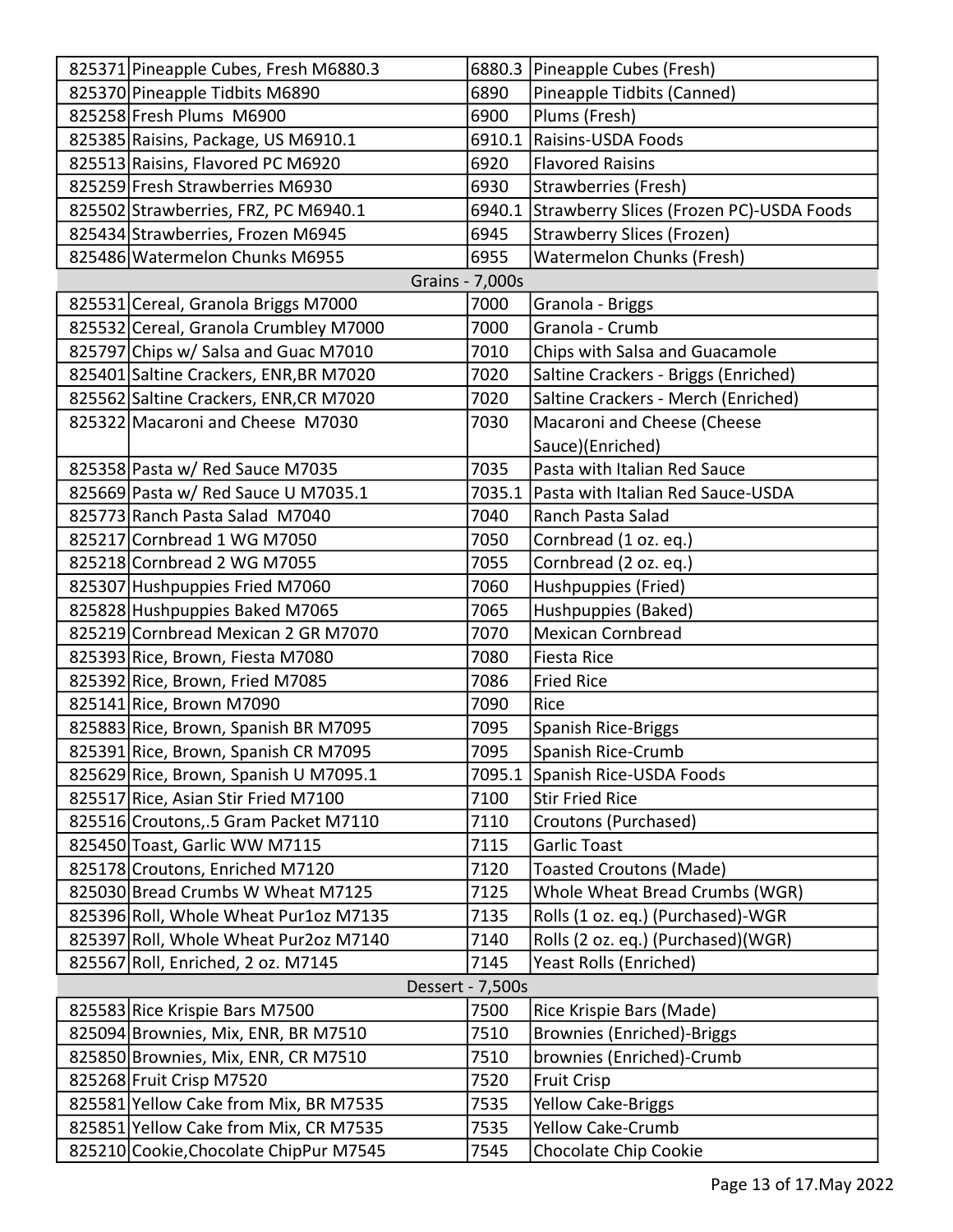| 825273 Graham Crackers M7550            | 7550   | <b>Graham Crackers</b>                 |
|-----------------------------------------|--------|----------------------------------------|
| 825211 Cookie, Oatmeal Raisin Pur M7555 | 7555   | <b>Oatmeal Raisin Cookie</b>           |
| 825209 Cookie, Sugar, Purch ENR M7560   | 7560   | <b>Sugar Cookie</b>                    |
| 825000 Peanut Butter Parfait M7570      | 7570   | <b>Peanut Butter Parfait</b>           |
| 825021 Assorted Gelatin w/ Top M7580    | 7580   | Gelatin with Whipped Topping           |
| 825023 Assorted Gelatin, No Top M7585   | 7585   | <b>Gelatin without Whipped Topping</b> |
| 825022 Strawberry Gelatin, PC M7590     | 7590   | Strawberry Gelatin (PC cup)            |
| 825525 Ice Cream Variety M7600          | 7600   | Ice Cream Variety                      |
| 825052 Banana Pudding M7610             | 7610   | <b>Banana Pudding</b>                  |
| 825809 Creamsicle Dessert M7615         | 7615   | <b>Creamsicle Dessert</b>              |
| 825425 Southern Mud M7620               | 7620   | Southern Mud                           |
| 825226 Tart Lemon Squares M7625         | 7625   | <b>Tart Lemon Square</b>               |
| 825024 Assorted Pudding Cups M7635      | 7635   | <b>Assorted Pudding Cups</b>           |
| 825203 Chocolate Pudding M7640          | 7640   | <b>Chocolate Pudding</b>               |
| 825474 Vanilla Pudding M7645            | 7645   | Vanilla Pudding                        |
| Condiments - 8,000s                     |        |                                        |
| 825311 Ketchup PC M8000                 | 8000   | <b>NOT IN MRS ONLINE</b>               |
| 825560 Mayonnaise PC Chipolte M8005     | 8005   | <b>NOT IN MRS ONLINE</b>               |
| 825328 Mayonnaise PC Reduce Fat M8010   | 8010   | <b>NOT IN MRS ONLINE</b>               |
| 825349 Mustard, PC M8015                | 8015   | <b>NOT IN MRS ONLINE</b>               |
| 825366 Pickle Relish, Portion M8020     | 8020   | <b>NOT IN MRS ONLINE</b>               |
| 825443 Syrup, Pancake, PC M8025         | 8025   | <b>NOT IN MRS ONLINE</b>               |
| 825106 Dressing, FF, Assort 1.5 M8035   | 8035   | <b>NOT IN MRS ONLINE</b>               |
| 825086 Dressing, FF, Assort, 12 g M8040 | 8040   | NOT IN MRS ONLINE                      |
| 825806 Dressing, Caesar Portion M8050   | 8050   | <b>NOT IN MRS ONLINE</b>               |
| 825243 French Dressing (Make) M8055     | 8055   | French Dressing (Made)                 |
| 825008 Dressing, Honey Dijon, LF M8060  | 8060   | <b>NOT IN MRS ONLINE</b>               |
| 825807 Dressing, Italian PortionM8065   | 8065   | <b>Italian Salad Dressing</b>          |
| 825881 Mexi-Ranch Dressing BR M8070     | 8070   | Mexi-Ranch Dressing-Briggs             |
| 825157 Mexi-Ranch Dressing CR M8070     | 8070   | Mexi-Ranch Dressing-Crumb              |
| 825627 Mexi-Ranch Dressing U M8070.1    | 8070.1 | Mexi-Ranch Dressing-USDA Foods         |
| 825089 Ranch Dressing & Dip PC M8075    | 8075   | <b>NOT IN MRS ONLINE</b>               |
| 825294 Ranch Dressing (Mix) M8080       | 8080   | Ranch Dressing (Made)                  |
| 825231 Dressing, Ranch, Lite, 1.5 M8085 | 8085   | <b>NOT IN MRS ONLINE</b>               |
| 825224 Cream Cheese PC Strawb M8095     | 8095   | NOT IN MRS ONLINE                      |
| 825325 Margarine, PC M8100              | 8100   | NOT IN MRS ONLINE                      |
| 825034 Bacon, 2 Slices, M8110           | 8110   | NOT IN MRS ONLINE                      |
| 825424 Sour Cream PC M8115              | 8115   | <b>NOT IN MRS ONLINE</b>               |
| 825497 Brown Gravy, Homemade M8125      | 8125   | Brown Gravy (Made)                     |
| 825093 Brown Gravy, Package M8130       | 8130   | Brown Gravy (Packaged)                 |
| 825865 Gravy, Chicken Mix, BR M8135     | 8135   | LHW PUT IN MRS ONLINE                  |
| 825014 Gravy, Chicken Mix, CR M8135     | 8135   | LHW PUT IN MRS ONLINE                  |
| 825675 Country Style Gravy, BRG M8140   | 8140   | <b>Country Style Gravy-Briggs</b>      |
| 825759 Country Style Gravy, CRU M8140   | 8140   | Country Style Gravy-Crumbly            |
| 825309 Jelly, Assorted, PC M8145        | 8145   | NOT IN MRS ONLINE                      |
| 825592 Lemon Juice, PC M8155            | 8155   | NOT IN MRS ONLINE                      |
| 825801 BBQ Sauce, Portion M8160         | 8160   | <b>Barbeque Sauce</b>                  |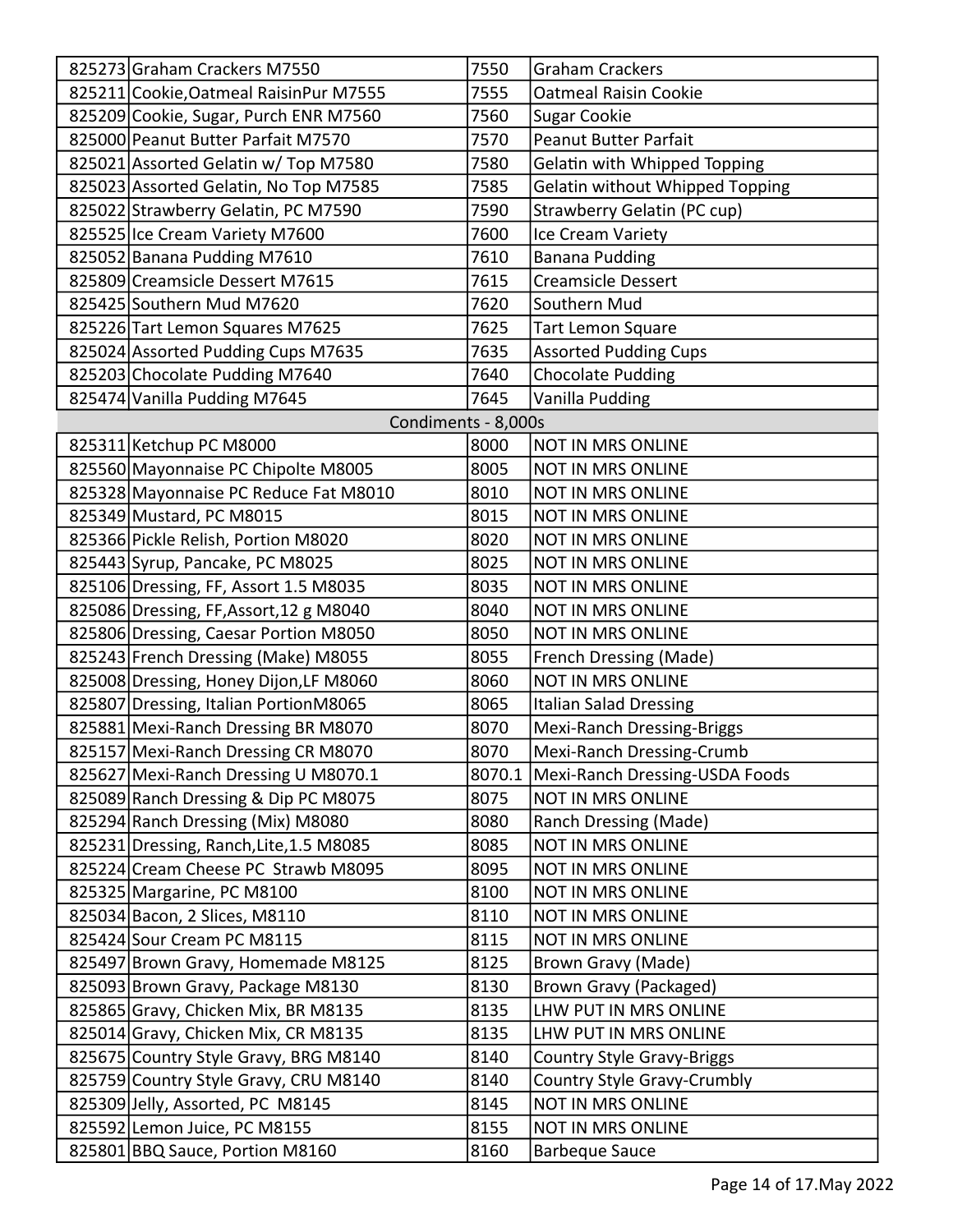| 825404 Sauce, BBQ, PC M8170           | 8170 | <b>BBQ Sauce (portion)</b>                 |
|---------------------------------------|------|--------------------------------------------|
| 825408 Sauce, Variety, Dipping M8175  | 8175 | Variety of Dipping Sauces                  |
| 825302 Honey Mustard Sauce, PC M8180  | 8180 | NOT IN MRS ONLINE                          |
| 825403 Sauce, Hot, PC M8185           | 8185 | <b>NOT IN MRS ONLINE</b>                   |
| 825794 Sauce, Wing, Portion M8190     | 8190 | Hot Wing Sauce (Bulk)                      |
| 825127 Sauce, Marinara PC M8195       | 8195 | <b>NOT IN MRS ONLINE</b>                   |
| 825405 Sauce, Sweet & Sour PC M8200   | 8200 | NOT IN MRS ONLINE                          |
| 825406 Sauce, Taco. PC M8205          | 8205 | <b>NOT IN MRS ONLINE</b>                   |
| 825407 Sauce, Tartar, PC M8210        | 8210 | <b>NOT IN MRS ONLINE</b>                   |
| 825367 Pickle Spear, Portion M8240    | 8240 | <b>NOT IN MRS ONLINE</b>                   |
| 825083 Reconstituted Dry Milk M8250   | 8250 | <b>Reconstitued Dry Milk</b>               |
| 825131 Cheese Sauce, Dry Mix M8260    | 8260 | Cheese Sauce (Dry Mix)                     |
| 825168 Chicken Stock from Base M8280  | 8260 | <b>Chicken Stock</b>                       |
| 825132 Cheese Sauce, Made M8265       | 8265 | Cheese Sauce (Made)                        |
| 825488 White Sauce M8270              | 8270 | NOT IN MRS ONLINE                          |
| 825054 Beef Stock from Base M8275     | 8275 | <b>Beef Stock</b>                          |
| 825317 Trimmings for Sandwich M8290   | 8290 | Trimmings                                  |
| Breakfast - 8,500 and Beyond          |      |                                            |
| 825262 Frudel, 2 WGR, Apple M8500     | 8500 | Apple Frudel                               |
| 825263 Frudel, 2 WGR, Cherry M8505    | 8505 | Cherry Frudel                              |
| 825566 Biscuit, 2 Oz. ENR, M8520      | 8520 | Southern Biscuit (Enriched)                |
| 825069 Biscuit, 1 WGR, M8525          | 8525 | Biscuit (1 oz. eq.) (WGR)                  |
| 825070 Biscuit, 2 WGR, M8530          | 8530 | Biscuit (2 oz. eq.) (WGR)                  |
| 825033 Biscuit (2G) with Bacon M8535  | 8535 | Biscuit and Bacon (2 oz. eq.) (WGR)        |
| 825076 Bread, 1 ENR, Toast, M8550     | 8550 | Crispy Toast (Enriched)                    |
| 825204 Cinnamon Roll, 2 WGR M8555     | 8555 | <b>Cinnamon Rolls</b>                      |
| 825095 Buns, Mini Cinnis, 2 WGR M8560 | 8560 | Mini Cinnamon Buns                         |
| 825229 Croissant, 2 GR M8565          | 8565 | Croissant-2 oz. eq.                        |
| 825843 Croissant, 1 GR M8570          | 8570 | Croissant-1 oz. eq.                        |
| 825245 French Toast Stix, WGR M8575   | 8575 | <b>French Toast Sticks</b>                 |
| 825037 Bagel, 2WGR, Warmed M8580      | 8580 | Warmed Bagel                               |
| 825849 Bagel with Cream Cheese M8585  | 8585 | Warmed Bagel with Cream Cheese             |
| 825499 Cereal, Frosted Flakes M8690   | 8590 | <b>Frosted Flakes Cereal</b>               |
| 825767 Donuts, Chocolate, WGR, M8595  | 8595 | Chocolate Donuts (WGR) - NOT SMART         |
|                                       |      | <b>SNACK COMPLIANT</b>                     |
| 825766 Donuts, Powdered, WGR M8600    | 8600 | Powdered Donuts (WGR) - NOT SMART          |
|                                       |      | <b>SNACK COMPLIANT</b>                     |
| 825347 Muffin Loaves Asortd 1GR M8610 | 8610 | <b>Assorted Muffin Loaves</b>              |
| 825343 Muffin Banana, 1 WGR BR M8615  | 8615 | <b>Banana Muffin-Briggs</b>                |
| 825842 Muffin Banana, 1 WGR MR M8615  | 8615 | Banana Muffin-Merch                        |
| 825341 Muffin Loaf Blubry, 1WGR M8620 | 8620 | <b>Blueberry Muffin Loaf</b>               |
| 825344 Muffin Loaf ChocChip 1GR M8625 | 8625 | Chocolate Chip Muffin Loaf                 |
| 825821 Breakfast Bread, Lemon M8630   | 8630 | Lemon Breakfast Bread-NOT SMART SNACK      |
| 825822 Breakfast Bread, Pumpkin M8635 | 8635 | Pumpkin Breakfast Bread-NOT SMART          |
|                                       |      | <b>SNACK</b>                               |
| 825514 Breakfast Bread, Variety M8640 | 8640 | <b>Assorted Breakfast Breads-NOT SMART</b> |
|                                       |      | <b>SNACK</b>                               |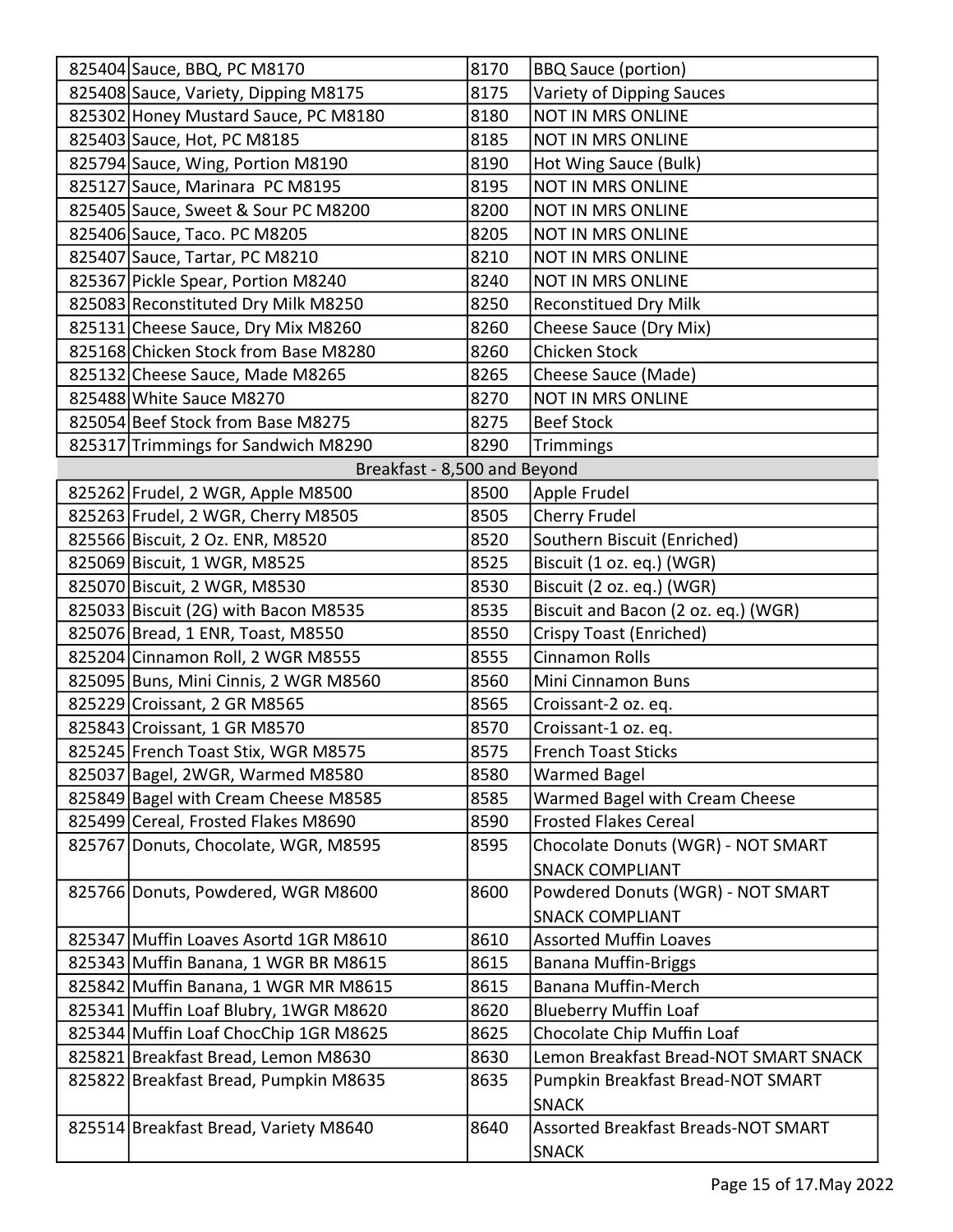| 825345 Breakfast Bread, Banana M8645    | 8645 | Banana Breakfast Bread-NOT SMART SNACK |
|-----------------------------------------|------|----------------------------------------|
| 825342 Breakfast Bread, Zuchini M8650   | 8650 | Z Breakfast Bread-NOT SMART SNACK      |
| 825124 Cereals, Assorted, 1 Oz. M8665   | 8665 | Assorted Cold Cereals- 1 oz. eq.       |
| 825841 Cereals, Assorted, 2 Oz. M8670   | 8670 | Assorted Cold Cereals- 2 oz. eq.       |
| 825119 Cereal, Cinnamon Chex M8675      | 8675 | <b>Cinnamon Chex Cereal</b>            |
| 825118 Cereal, Cinnamon Toast M8680     | 8680 | <b>Cinnamon Toast Cereal</b>           |
| 825561 Cereal, Fruit Loops, Bag M8685   | 8685 | Froot Loops Cereal                     |
| 825501 Cereal, HoneyNutCheerios M8695   | 8695 | Honey Nut Cheerios Cereal              |
| 825125 Cereal, Honey Nut Scoot M8700    | 8700 | Honey Nut Scooters Cereal              |
| 825123 Cereal, Lucky Charms M8705       | 8705 | Lucky Charms Cereal                    |
| 825120 Cereal, MM Mateys, 2 G, M8710    | 8710 | <b>Marshmallow Mateys Cereal</b>       |
| 825500 Cereal, Mini Spoon, 2 G M8715    | 8715 | Mini Spooners Cereal                   |
| 825121 Cereal, Reeses Puffs, WG, M8720  | 8720 | Reese's Puffs Cereal                   |
| 825122 Cereal, Rice Chex M8725          | 8725 | <b>Rice Chex Cereal</b>                |
| 825287 Grits, ENR, Quick Cook M8735     | 8735 | Hot Grits (Enriched)                   |
| 825351 Oatmeal, Quick Cook 1WGR M8740   | 8740 | <b>Hot Oatmeal</b>                     |
| 825117 Cereal Rice Square, Cocoa M8750  | 8750 | Cocoa Rice Treat Bar                   |
| 825112 Cereal Bar, Fruit 1 WGR M8755    | 8755 | Fruit Flavored Cereal Bar              |
| 825115 Cereal Bar, Oat, 1 WGR M8760     | 8760 | Oat Cereal Bar                         |
| 825534 Cereal Rice Treat Bar M8765      | 8765 | <b>Rice Treat Bar</b>                  |
| 825113 Cereal Bar, Strawb, 1WGR M8770   | 8770 | <b>Strawberry Cereal Bar</b>           |
| 825824 Cookie Bites, Blueberry M8785    | 8785 | <b>Blueberry Vanilla Cookie Bites</b>  |
| 825114 Cereal Crisp, Ch Chp, 1WGR M8790 | 8790 | <b>Chocolate Chip Crisps</b>           |
| 825423 Snack Mix, Strwbry, 1WGR M8795   | 8795 | <b>Strawberry Yogurt Snack Mix</b>     |
| 825817 Pancakes, Mini, Confetti M8810   | 8810 | Mini Confetti Pancakes in a Bag        |
| 825354 Pancakes, Mini, 2 WGR M8815      | 8815 | Mini Pancakes in a Bag                 |
| 825355 Pancakes, 1 WGR M8820            | 8820 | Pancake (1 oz. eq.)                    |
| 825356 Pancakes, 2 WGR M8825            | 8825 | Pancakes (2 oz. eq.)                   |
| 825749 Waffles, Bulk, 1 WGR M8835       | 8835 | Waffle (1 oz. eq.)                     |
| 825748 Waffles, Bulk, 2 WGR M8845       | 8845 | Waffle (2 oz. eq.)                     |
| 825483 Waffles, Mini, 2 WGR M8850       | 8850 | Waffles in a Bag                       |
| 825905   Waffles, Belgium, Variety      | 8855 | Belgium Waffles-Variety (WGR)          |
| 825790 Toaster Past, Blue 1WG M8865     | 8865 | <b>Blueberry Toaster Pastry</b>        |
| 825518 Toaster Past. Choc 1.25WG M8870  | 8870 | <b>Chocolate Toaster Pastry</b>        |
| 825791 Toaster Past, Cin 1.25 WG M8875  | 8875 | <b>Cinnamon Toaster Pastry</b>         |
| 825451 Toaster Past, Strawb 1WG M8880   | 8880 | <b>Strawberry Toaster Pastry</b>       |
| 825810 Cinnamon Filled Pastry M8845     | 8885 | Cinnamon Crunch Filled Pastry          |
| 825175 Chicken Patty, Bfast Brd M9010   | 9010 | <b>Breakfast Chicken Patty</b>         |
| 825352 Omelets, Cheese, Indivi. M9025   | 9025 | <b>Cheese Omelet</b>                   |
| 825415 Scrambled Egg Patty, FRZ M9030   | 9030 | <b>Scrambled Egg Patty</b>             |
| 825233 Eggs, Scrambled, FRZ Mix M9035   | 9035 | <b>Scrambled Eggs</b>                  |
| 825296 Ham, Sliced, Biscuit BRG M9050   | 9050 | Ham Slice-Briggs                       |
| 825780 Ham, Sliced, Biscuit MER M9050   | 9050 | Ham Slice-Merch                        |
| 825413 Sausage Patty, 1.5 oz. M9060     | 9060 | Sausage Patty (large)                  |
| 825412 Sausage Patty, .8 oz. M9065      | 9065 | Sausage Patty (small)                  |
| 825494 Yogurt, Raspberry, PC M9080      | 9080 | Raspberry Yogurt                       |